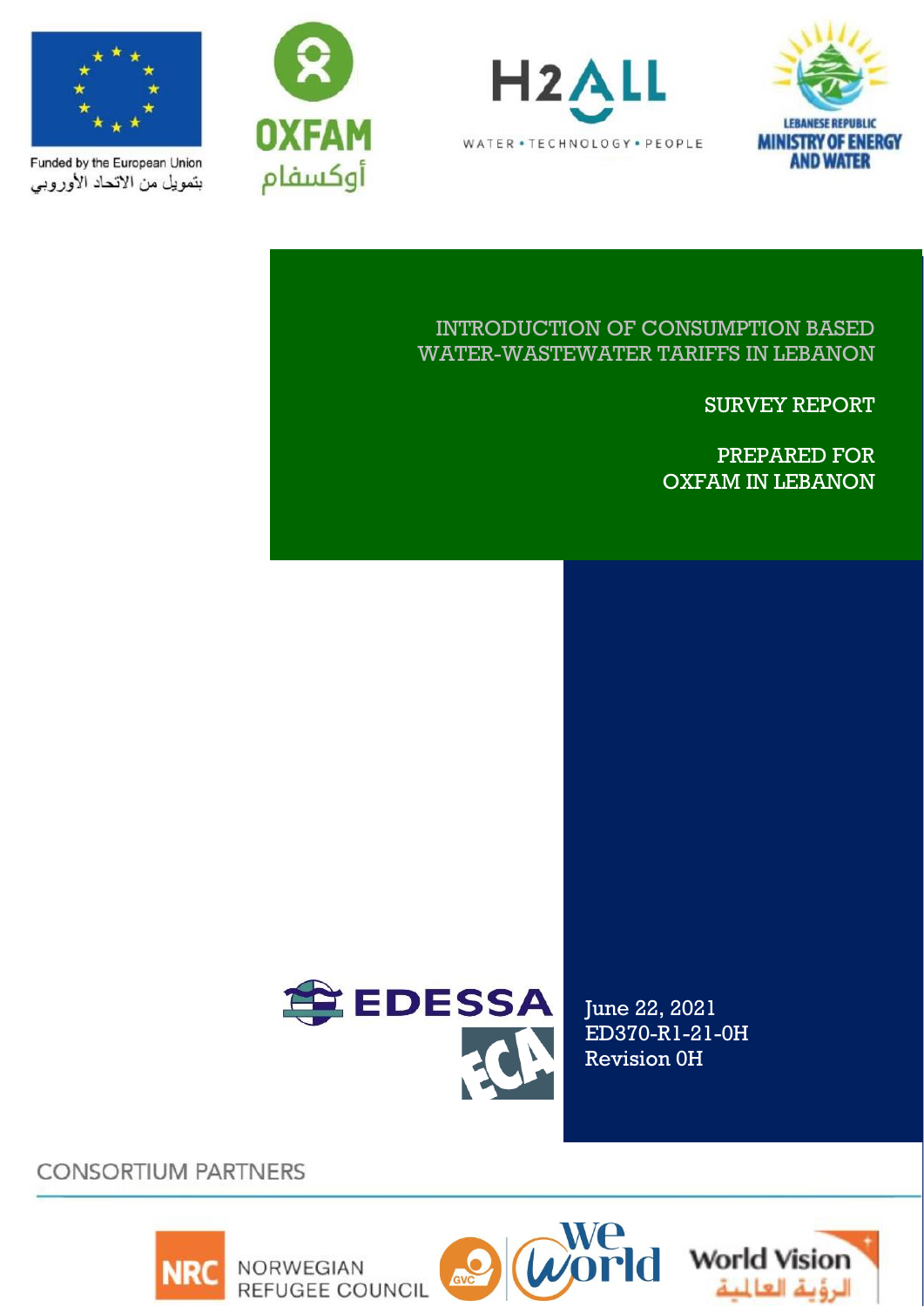



# INTRODUCTION OF CONSUMPTION BASED WATER-WASTEWATER TARIFFS IN LEBANON SURVEY REPORT

# PREPARED FOR OXFAM IN LEBANON

## TABLE OF CONTENTS

| 2 <sup>1</sup> |     |                                                                               |  |
|----------------|-----|-------------------------------------------------------------------------------|--|
| 3              |     |                                                                               |  |
| 4              |     |                                                                               |  |
| 5.             |     |                                                                               |  |
|                |     |                                                                               |  |
|                | 61  | COST RECOVERY AND DEMAND MANAGEMENT IN LEBANESE WATER SECTOR  17              |  |
|                | 6.2 | CITIZENS' PERCEPTION RESEARCH STUDY OF ALL EL NAHRI AND RIYAK-HAOUCH HALA  17 |  |
|                | 6.3 |                                                                               |  |
|                | 6.4 |                                                                               |  |
|                | 6.5 |                                                                               |  |
|                |     |                                                                               |  |

## LIST OF ABBREVIATIONS

| <b>BMLWE</b> | Beirut and Mount Lebanon Water Establishment |
|--------------|----------------------------------------------|
| <b>BWF</b>   | Bekaa Water Establishment                    |
| ECA          | Economic Consulting Associates Limited       |
| GVC          | Gruppo di Volontario Civile                  |
| <b>INGO</b>  | International Non-Government Organization    |
| I BP         | Lebanese Pound                               |
| <b>MoEW</b>  | Ministry of Energy and Water                 |
| N/A          | Not applicable                               |
| <b>NLWE</b>  | North Lebanon Water Establishment            |
| <b>NRC</b>   | Norwegian Refugee Council                    |
| <b>SLWE</b>  | South Lebanon Water Establishment            |
| <b>WASH</b>  | Water, Sanitation and Hygiene                |
| <b>WVI</b>   | World Vision International                   |

## DISCLAIMER

This publication was produced with the financial support of the European Union. Its contents are the sole responsibility of Oxfam, EDESSA and ECA and do not necessarily reflect the views of the European Union.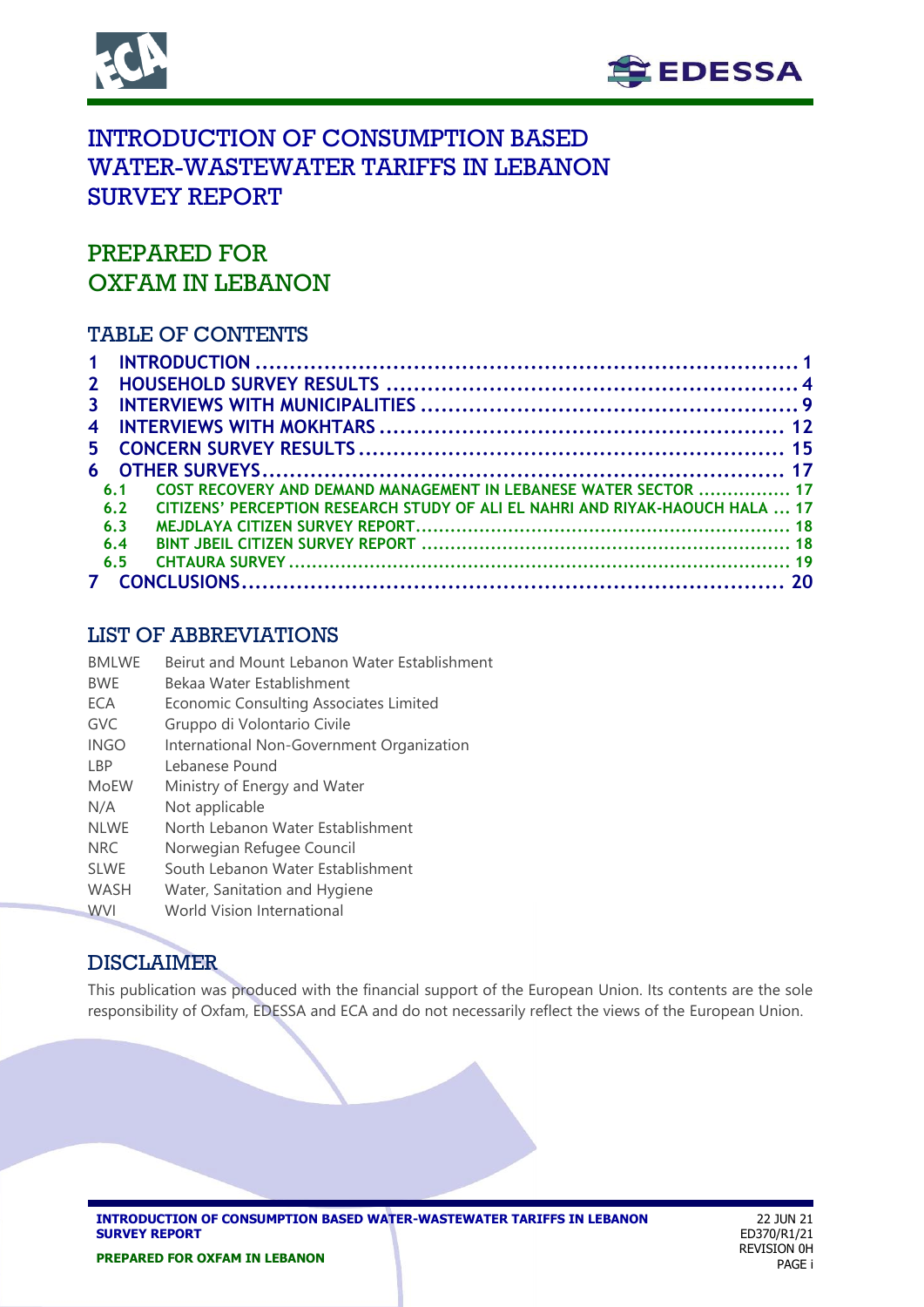



# INTRODUCTION OF CONSUMPTION BASED WATER-WASTEWATER TARIFFS IN LEBANON SURVEY REPORT

# PREPARED FOR OXFAM IN LEBANON

# **1 INTRODUCTION**<br>EDESSA, in association with Econo

EDESSA, in association with Economic Consulting Associates Limited (ECA) of the United Kingdom, was contracted by Oxfam in Lebanon (Oxfam) to prepare a research study on the foundations for restructuring water and wastewater tariffs in Lebanon and contributing to effective water governance and stakeholder engagement around the introduction of consumption-based tariffs.

A limited field survey was conducted by EDESSA in December 2020 as the fifth deliverable of the research study. The survey consisted of a survey of 40 households in each water establishment geographic area in addition to filling a separate questionnaire with the municipality of the largest city within each of the water establishment geographic areas and five interviews with moukhtars in preselected towns in each of the water establishment geographic areas. The questionnaires were thoroughly discussed with Oxfam.

The Terms of References called for interviews/surveys of key community members and stakeholders outside of direct consumers to understand their perceptions around restructuring of a water-wastewater tariff/introduction of a consumption-based tariff, enforcement around bill payment and disconnection of non-subscribers, how to gain trust and confidence in Water Establishments (WEs), and their recommendations of how best to ensure a smooth and efficient transition.

In our inception report, the proposed approach was to conduct FGDs with moukhtars or head of municipalities if low subscription and payment rates were found to be widespread across the geographical area of the WEs or to conduct population surveys if low subscription and payment rates were limited to a small number of towns.

Information about the subscription and payment rate in various towns and regions was discussed with each WE as part of the case studies. Furthermore, specific lists of localities with the subscription and payment rate were subsequently officially requested from each WE. With the exception of the Bekaa Water Establishment who provided a list of localities with the subscription and payment rates, the information we obtained from the other WEs on the areas of low subscription and payment rates was only qualitative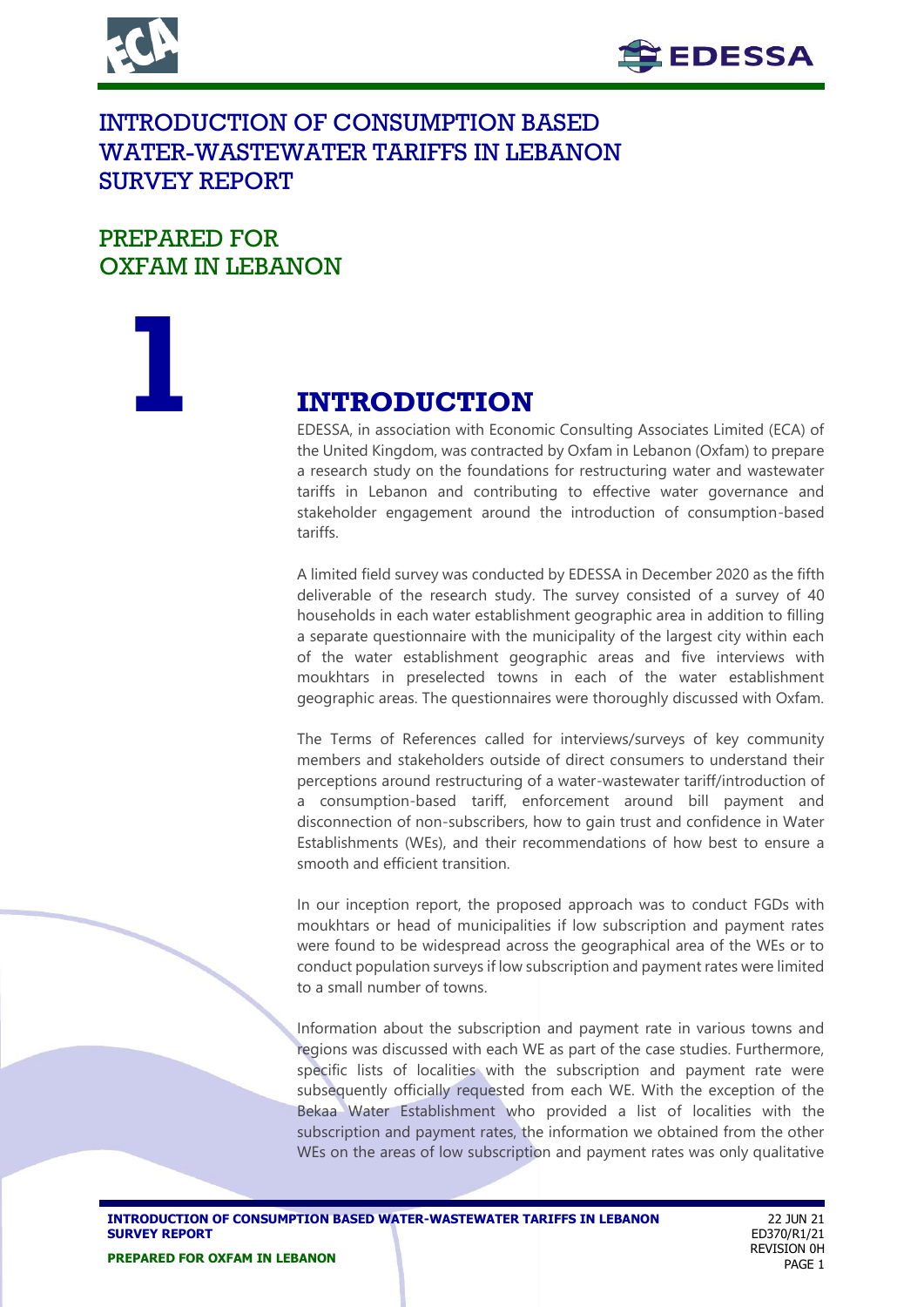or verbal. No official document was made available to provide specific names of towns and subscription and payment percentages despite numerous calls and official correspondences sent to the WEs.

Furthermore, as part of conducting the meta-analyses and case studies, it appeared that it would be interesting to focus the surveys on areas where pilot projects on water meters or consumption based tariffs were conducted as the population would be more aware of water meters and consumption-based tariffs. Based on the above, the following survey approach was agreed with Oxfam:

| <b>Water</b><br><b>Establishment</b> | Interviews with<br><b>Municipalities</b>                         | Interviews with<br><b>Moukhtars</b>                        | <b>Household</b><br>surveys                                       |
|--------------------------------------|------------------------------------------------------------------|------------------------------------------------------------|-------------------------------------------------------------------|
| <b>BMLWE</b>                         | One interview<br>with a Beirut<br>Municipality<br>representative | 2 interviews in<br>the Metn<br>3 interviews in<br>Kesrouan | 40 surveys in the<br>southern suburb                              |
| <b>BWE</b>                           | One interview<br>with a Zahleh<br>Municipality<br>representative | 5 interviews in<br>the Baalbeck<br>area                    | 40 surveys in<br>Anjar area                                       |
| <b>NLWE</b>                          | One interview<br>with a Tripoli<br>Municipality v                | 5 interviews in<br>the Batroun area                        | 40 surveys in<br>Koura                                            |
| <b>SLWE</b>                          | One interview<br>with a Saida<br>Municipality<br>representative  | 5 interviews in<br>the Nabatieh<br>area                    | 20 surveys in<br>Jezzine area<br>20 surveys in<br>Bint Jbeil area |

- In the BMLWE area, pilot projects were implemented in Kesrouan and the Metn Regions. As such, it was agreed to assess the feedback of the population through interviews with random key community members in these two regions.
- In the BWE area, pilot projects were conducted in Zahleh (considered a town with a high subscription and payment rate) and in Anjar (considered a town with a low subscription and payment rate). As such, it was agreed to conduct a survey with the population in the Anjar area, meetings with moukhtars in the Baalbeck area and a meeting with a representative from the Zahleh municipality.
	- In the NLWE area, pilot projects were conducted in Tripoli (considered a town with a high subscription and payment rate) and in the Koura and Akkar regions considered a town with a low subscription and payment rate). It was agreed to conduct a survey with the population in the Koura Region, meetings with moukhtars in the Batroun area and a meeting with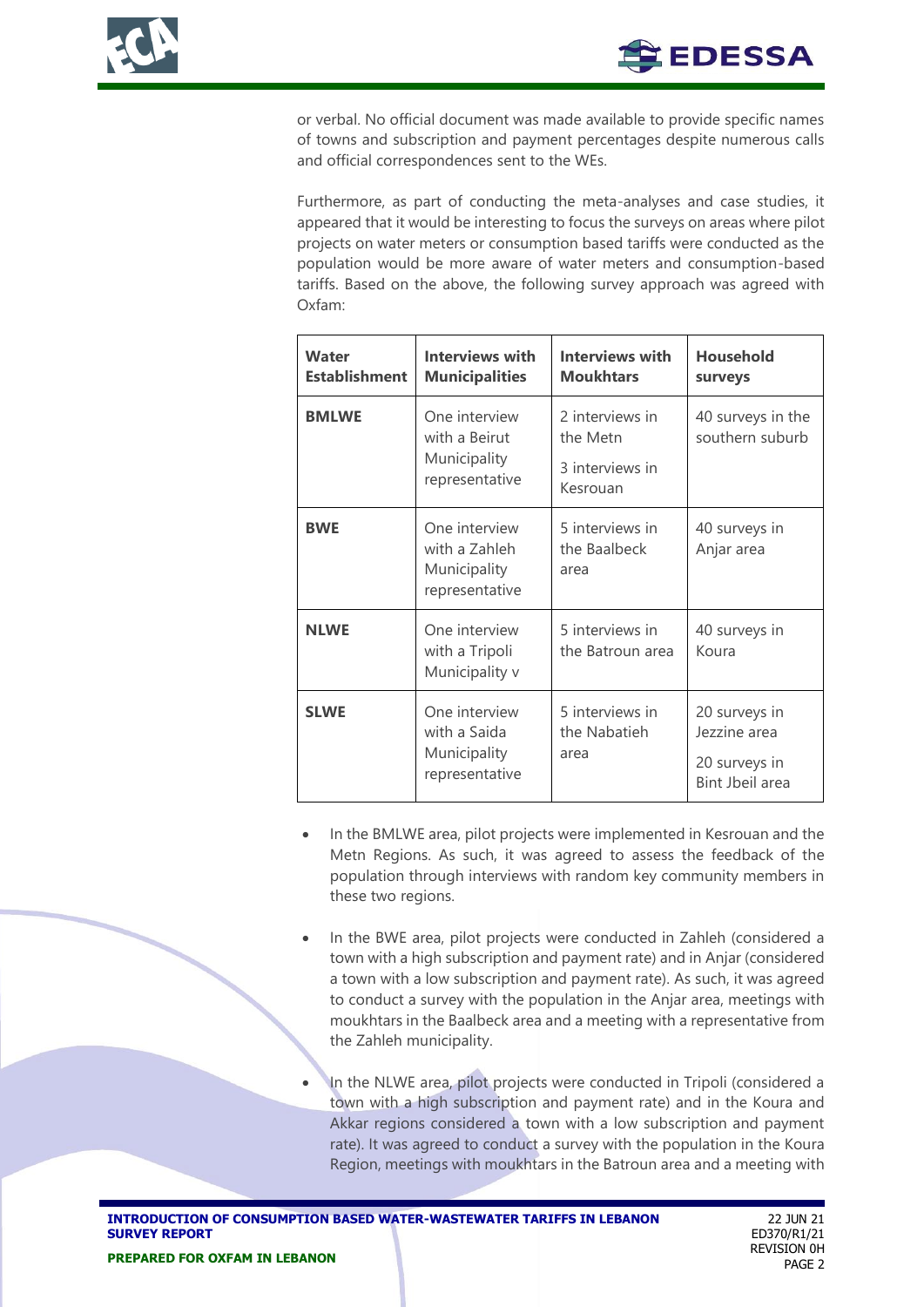



a representative from the Tripoli municipality. In addition, CONCERN shared a copy of their survey results in Mashta Hammoud in Akkar.

• In the SLWE area, pilot projects were conducted in Saida, Bint Jbeil and Jezzine. According to information obtained from the SLWE General Manager, low subscription and payment rates in the SLWE do not cover a particular pattern. As such, population surveys were done in Bint Jbeil and Jezzine, meetings with moukhtars were done in the Nabatieh area and a meeting with a representative of the Saida municipality was conducted.

The number of surveys conducted by EDESSA does not allow statistical interpretation of the data. As such, the result of the surveys are presented qualitatively. Nevertheless, the results are useful to fill data gaps in understanding the community perception (population, municipal staff and moukhtars) around water-wastewater tariff restructuring and the introduction of a consumption-based tariff.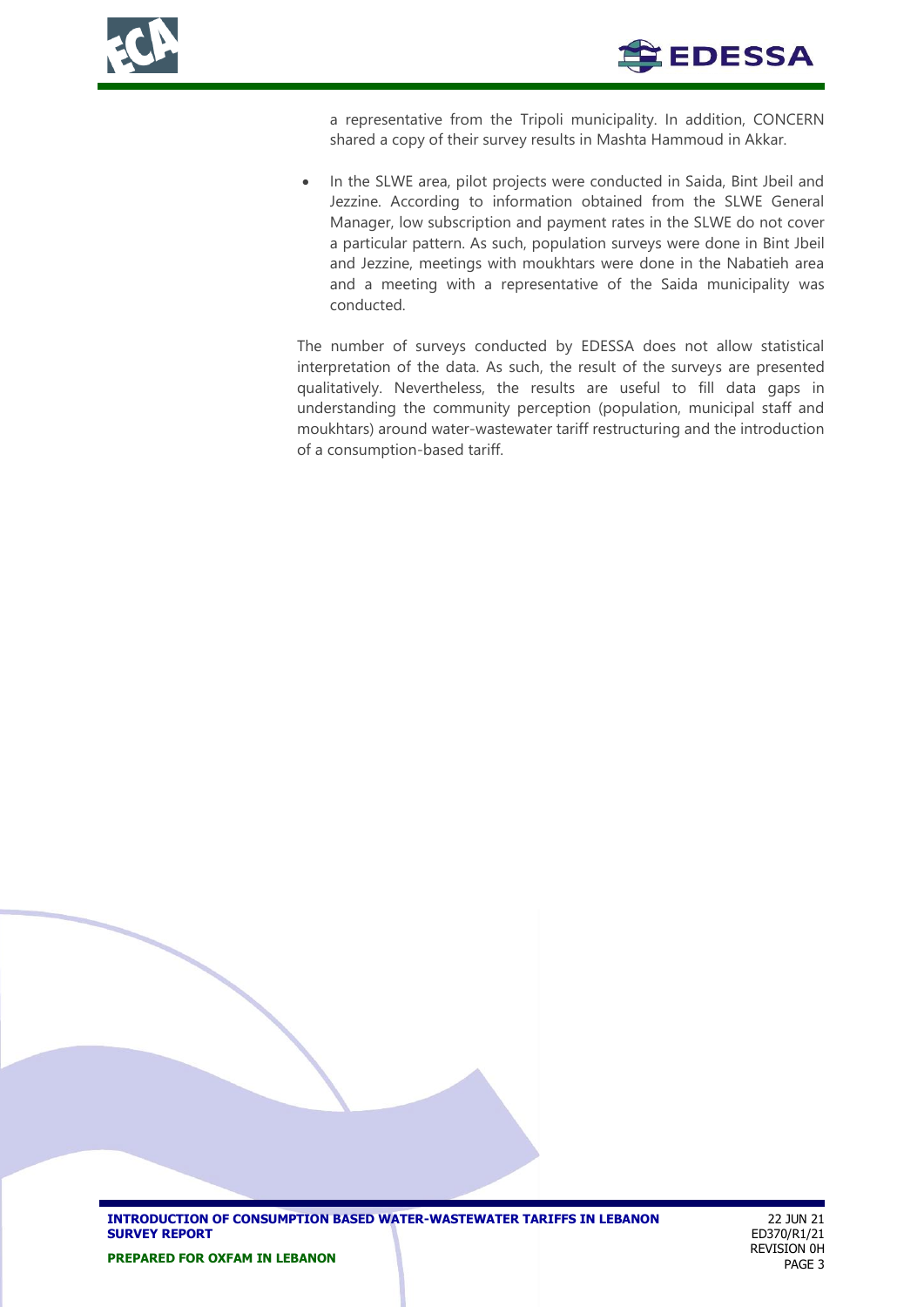



# **2 HOUSEHOLD SURVEY RESULTS**

The results of the household surveys are presented hereafter. For each relevant question asked, a qualitative interpretation of the results was presented for each water establishment area and for all of Lebanon.

### **Number of persons in the households**

The number of persons per interviewed household varied between 1 and 9 with the majority of the answers being 5 in all regions.

### **Number of children within the households**

The number of children per household varied from 0 to 6 with zero children being the most frequent answer in Beirut's southern suburb and the Bekaa area (surprising answer) and 3 children being the most frequent answer in North and South Lebanon as well as for all of Lebanon.

### **Household income**

When reported, the monthly household income was given as ranging between 750,000 to 4 Million Lebanese pounds (LBP) with the most frequent answer being between 1.5 to 2 Million LBP. The majority of the households refused to answer this question. Some reported that the source of their income was help from children not living with them, other reported no income whatsoever and some reported variable income based on the nature of their work.

#### **Person interviewed**

The person interviewed was most of the time the father of the household with the exception of the interviews conducted in the Koura region. This could be explained by the fact that the EDESSA person conducting the interviews in the Koura region was a woman, as such, women probably felt more comfortable answering questions rather than calling their husbands to do so.

## **Connected to the network**

The majority of the respondents in all regions reported being connected to the water network managed by the water establishments. Some reported having a municipal network (Anjar, Hadeth, and Jezzine). Several indicated that there was no water network in their area for them to be connected. Others claimed that there was a water network but no water. A minority indicated not being connected for economic reason (in the southern suburbs of Beirut and in South Lebanon). Some indicated that they had a well and were therefore not connected to the water establishment network.

## **Subscription Payment**

The vast majority of the respondents connected to the water establishment network indicated paying their water subscription. This is not in line with the information provided by the WEs clearly indicating a discrepancy between the population answers and the information provided by the WEs.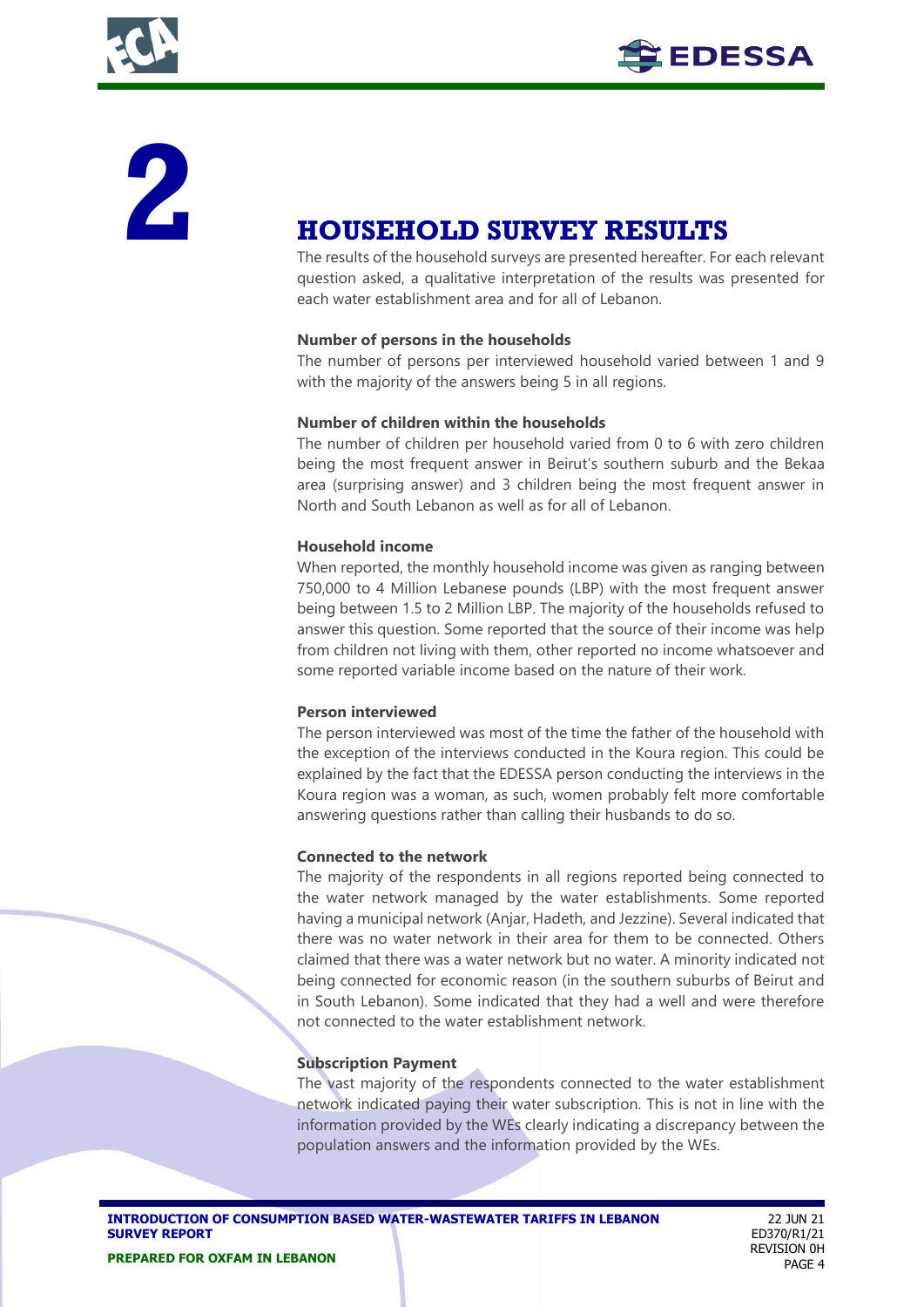### **Unpaid bills**

The vast majority of the respondents connected to the water establishment network indicated not having unpaid bills. Once again, this is not in line with the information provided by the WEs clearly indicating a discrepancy between the population answers and the information provided by the WEs. One possible reason for such discrepancy could be related to the fact that the WE databases are not up-to-date and still include a number of no longer existing subscribers.

#### **Motivation to subscribe to the network**

Although a number of households did not have a specific answer regarding the reason that motivates them to subscribe, the most common answer was the necessity of having access to water and in some cases the fact that this was an obligation.

### **Fixed or consumption-based tariff**

As expected, the vast majority of the respondents indicated paying a fixed rate.

### **Willingness to get connected**

The answer to the question "would you get connected to the water network" was in general positive and in the case of the Bekaa region conditional on water availability. Some respondents indicated that they are connected to the network but would rather get disconnected because of the poor service or high price.

### **Knowledge of subscription price**

Most of the respondents knew the price of their water subscription (within 10% of the actual price).

## **Evaluation of subscription price**

Most of the respondents found the price of the yearly water subscription acceptable or high.

#### **Water subscription impact on way of life**

Most of the respondents in Beirut's southern suburb and South Lebanon considered that the water subscription price affects their way of life despite the fact that the price was considered acceptable by most in these areas. The majority of the respondents in the Bekaa and North Lebanon did not consider that the price of the water subscription affected their way of life.

#### **Sufficiency of the subscription to the WE**

The vast majority of the respondents considered that the price of the water subscription is sufficient for the water establishment especially based on the level of service provided.

#### **Willingness to pay more for a better service**

Except for North Lebanon, most of the respondents indicated their willingness to pay more for a better service. However the spread between the positive and the negative answers is not very wide. Some qualified their answers to be linked to an improvement of the service. Others considered that the service was good enough as is and did not warrant improvements linked with an increase in price.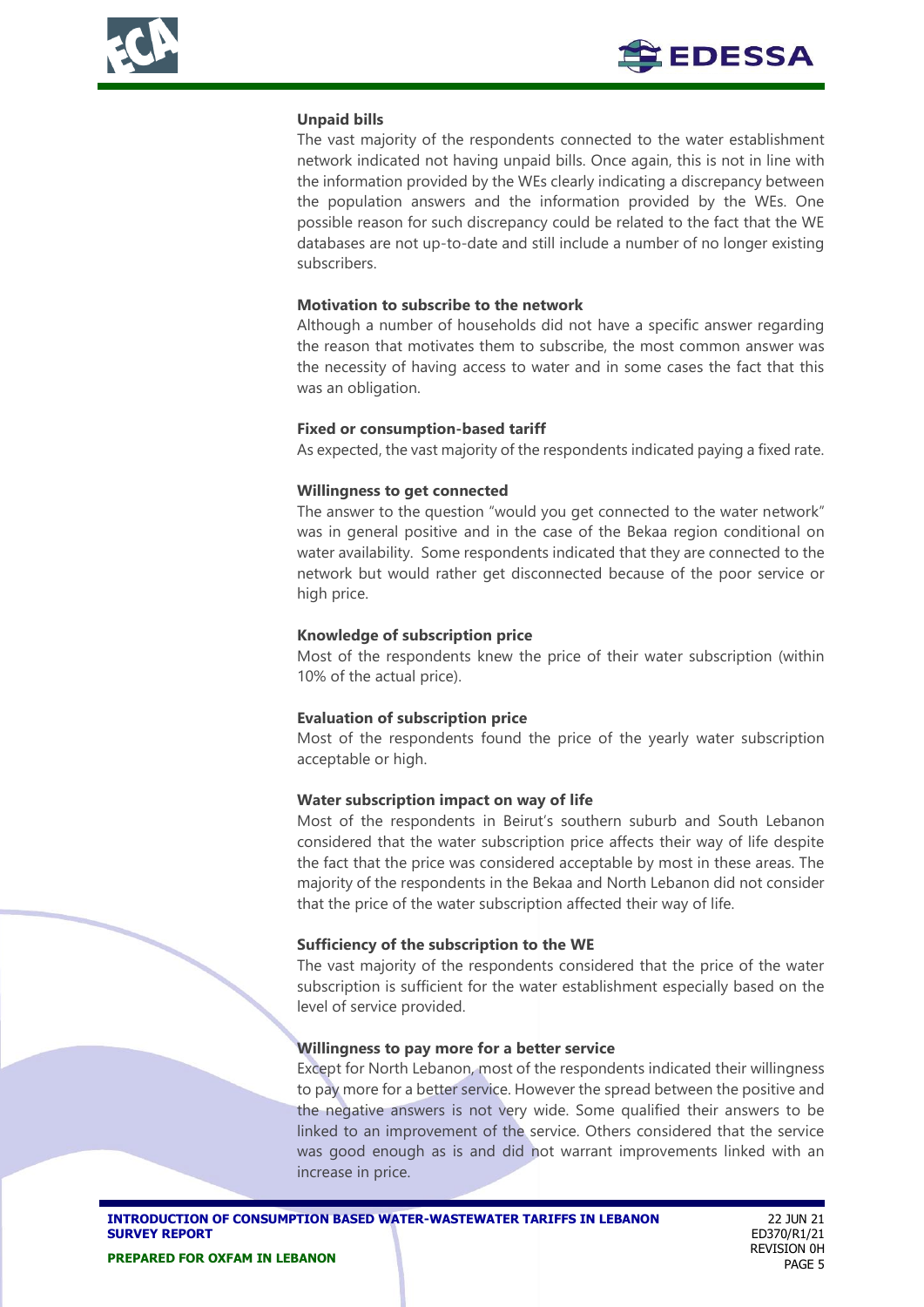

#### **Fairness not to pay**

Most of the respondents who answered this question considered that not paying their water bills is either illegal or at least unfair.

In some cases, the respondents were almost understanding of the incapacity of some not to pay their bills or even put the blame on the water establishment.

#### **Amount of water to be provided by the WE**

The majority of the respondents of Beirut's southern suburb and the Bekaa gave answers lower than 1  $m<sup>3</sup>$  per day for the amount of water they are supposed to get from the water establishments, not realizing that they are entitled to 1  $m<sup>3</sup>$  of water per day.

#### **Amount of water needed**

The majority of the respondents of Beirut's southern suburb and the Bekaa indicated that the 0.4  $m^3$  they are getting daily corresponds to their need. The majority of the respondents in South Lebanon indicated that they need 1  $m<sup>3</sup>$ per day

#### **Use of water for cooking**

With the exception of the Bekaa region, the majority of the respondents in the other regions indicated not using the supplied water for cooking.

#### **Purchase of additional water**

The vast majority of the respondents indicated having to buy additional water especially from water trucks for general use or in gallons for drinking/cooking.

#### **Drinking of supplied water**

With the exception of the Bekaa region, the majority of the respondents indicated not using the supplied water for drinking. Everybody indicated having to either purchase water in gallons or bottles or fill gallons at nearby sources for drinking.

#### **Perception of the water quality**

The majority of the respondents from Beirut's southern suburb, North and South Lebanon considered the supplied water of poor quality. The answers of the respondents from the Bekaa region were biased by the excellent quality of the water provided separately by the Municipality in Anjar, when Anjar is listed on the BWE databases as one of the worst towns because of its low subscription and payment rates (to the BWE supplied water).

#### **Favour of fixed or metered system**

The vast majority of the respondents indicated preferring a fixed yearly subscription to a metered subscription. Significant awareness campaigns should be conducted in order to change the mind-set of the population. Obviously, such awareness campaigns should be accompanied by improvement in the quantity and quality of the supplied water.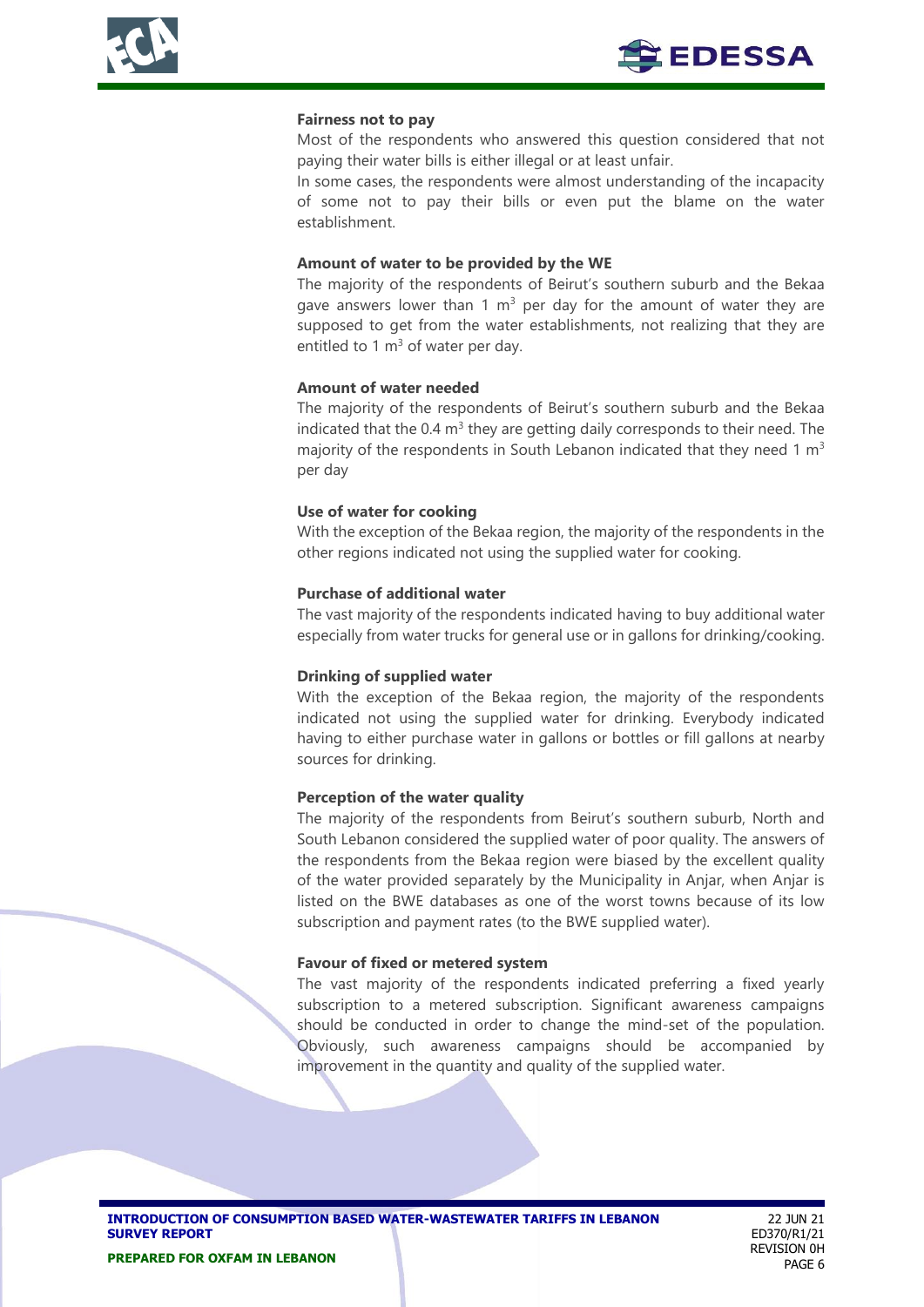This answer is different from a number of other surveys conducted by GVC and CISP in the last years (See Section 6). One of the reasons for such discrepancy could be linked to the lack of understanding of the consumptionbased tariff. Other possible reasons could be linked to the current economic and social crisis reinforcing the lack of trust with all government institutions.

### **Perception of meter system**

The perception of the metered subscription is still not fully clear to the population. Although in Beirut's southern suburb and South Lebanon the most frequently provided answer is that it would result in water saving, the answers in the Bekaa indicated that the population is not clear about the perception of metered system with most of the respondents either not answering this question or indicating they don't know. The most frequently provided answer in North Lebanon is that metered system will result in higher bills.

### **Who manages the water**

Unlike in South Lebanon and the Bekaa, most of the respondents in Beirut's southern suburb and North Lebanon, indicated not knowing who manages the water in their region. A focused communication campaign will help improve this situation.

It should be noted that the confusion in the southern suburb of Beirut could be linked to the presence of a parallel water network in Hadeth managed by the Municipality. In North Lebanon, most of the interviews were conducted with women (as the EDESSA interviewer was a woman) who probably do not manage the payment of the water bills,

## **Level of trust in the WE**

Except for South Lebanon, most of the respondents indicated that they have no trust in the Water Establishments because of the poor level of service and the high prices. The image of the water establishments has to be drastically improved. In South Lebanon, the level of trust was considered average.

#### **How to contact the WE**

Except for North Lebanon, most of the respondents indicated knowing how to contact their water establishments. Some answers are worth assessing further as some respondents in Beirut's southern suburb were not interested to contact the Water Establishment altogether. Others in Beirut's southern suburb and the Bekaa consider that contacting the Water Establishment is through the Municipality.

#### **Last contact with the WE**

Except when no answer was provided, most of the respondents indicated having been in contact with their water establishment in the last year as a result of paying their bill.

#### **Best way to communicate with WE**

The majority of the respondents from Beirut's southern suburb considered that the best way to communicate with the water establishment was to go in person. The majority of the respondents from the other regions considered that communication through the phone was the best way. SMS, e-mails and social media are still not widespread answers.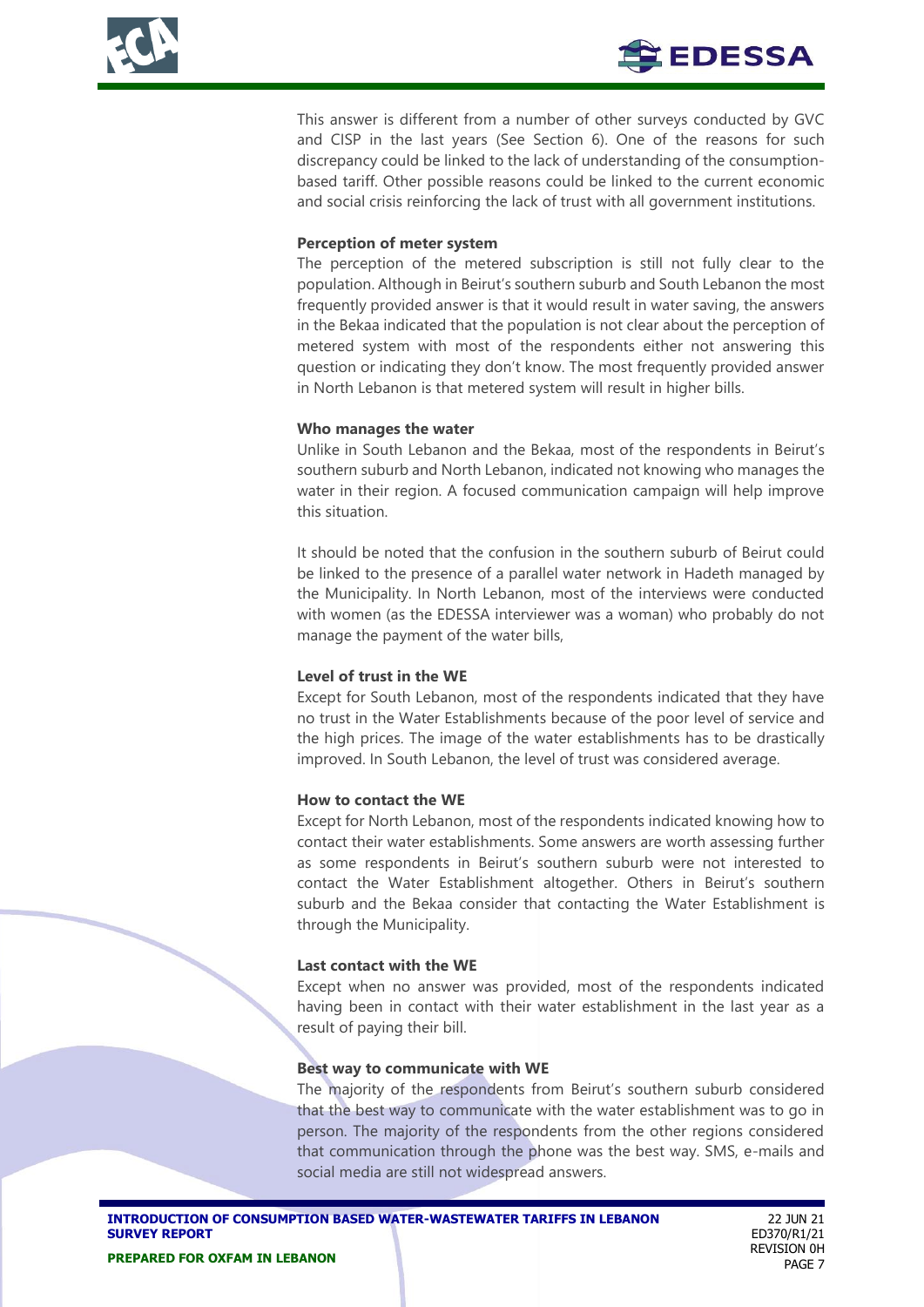

#### **Best way for WE to communicate with you**

For the majority of the respondents, the best way for the water establishment to contact subscribers is through the phone. SMS, e-mails and social media are still not widespread answers.

#### **Interest to attend town hall meetings on water**

Although the majority of the respondents did not commit an answer to whether they would attend a town hall meeting organized by the water establishments, those who replied were split with the majority not willing to attend such meetings in Beirut's southern suburb and North Lebanon and willing to attend in the Bekaa and South Lebanon.

#### **Role of the municipality**

The majority of the respondents from the Bekaa region considers that the municipalities have a role to play in the supply of water. This answer could be biased based on the good service provided by the Municipality in Anjar (even if the water network and the water well belong to the BWE). In the other regions, the role of the municipality was often quoted as being either one of monitoring or an intermediary between the population and the WE.

#### **Role of the moukhtars**

The majority of the respondents did not answer the question regarding the role of the moukhtars in water management issues. When they did answer, the most frequent answer was the role of an intermediary or no role at all.

#### **Fate of wastewater**

With the exception of South Lebanon, the majority of the respondents indicated that they are connected to the sewer network.

#### **Suitability of wastewater**

The majority of the respondents from Beirut's southern suburb and South Lebanon considered the management of their wastewater unsatisfactory. The majority of the respondents from the Bekaa and North Lebanon considered the management of their wastewater satisfactory.

#### **Willingness to pay for a better wastewater management**

The vast majority of all respondents would be willing to pay for their wastewater to be treated in a suitable manner.

#### **Amount to pay for better wastewater management**

Amongst those willing to pay in Beirut's southern suburb and North Lebanon, the most frequently quoted price range is relatively low (between 50,000 to 100,000 LBP per year). The most frequently provided price in Southern Lebanon was between 200,000 to 400,000 LBP per year. The most frequent answer in the Bekaa region was whatever is required.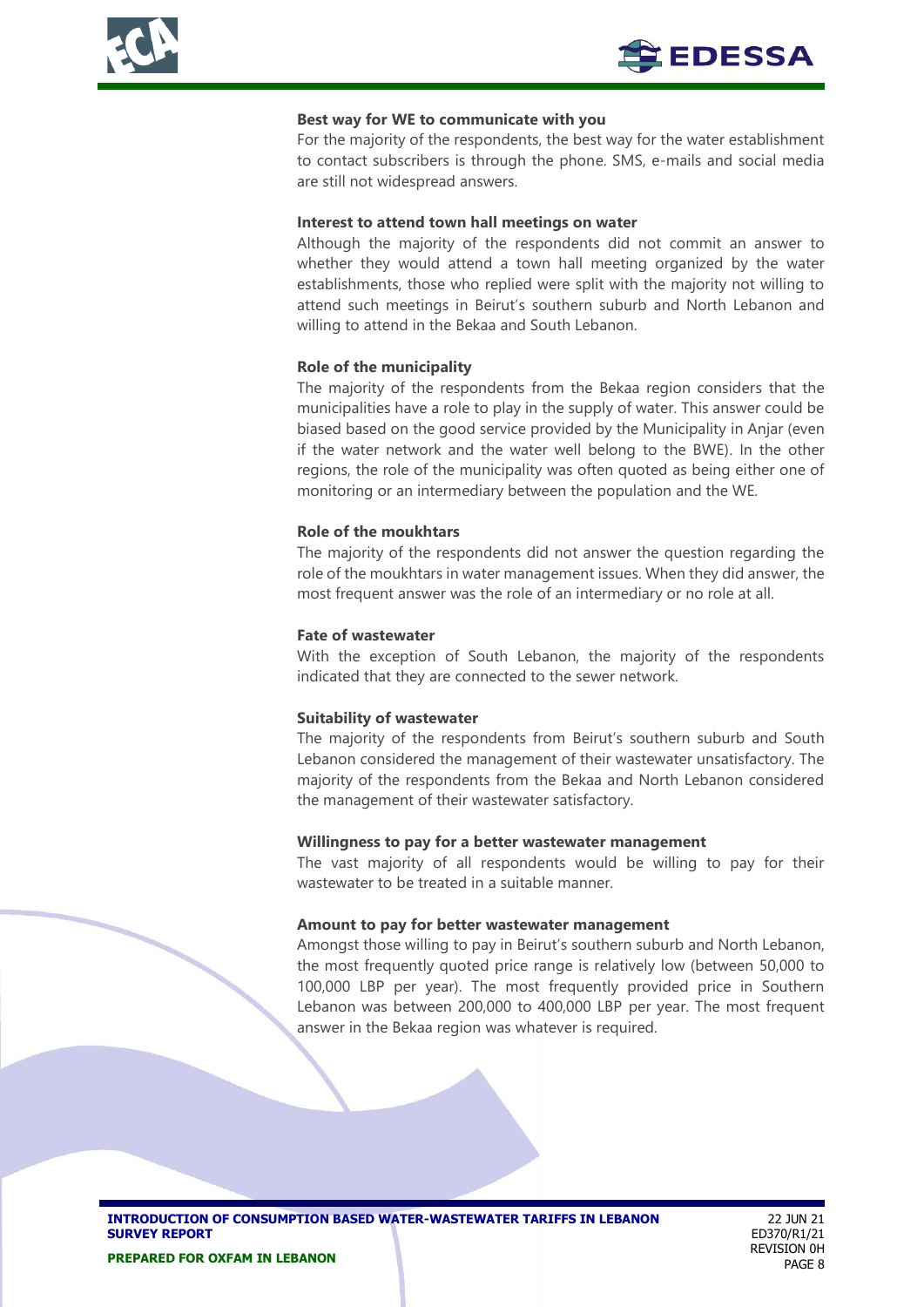



# **3 INTERVIEWS WITH MUNICIPALITIES**

The results of the interviews with the municipality representatives of Beirut, Tripoli, Zahleh and Saida are presented hereafter.

#### **Fixed or metered system installed**

The respondents of Beirut and Saida municipalities indicated that both systems were installed but billing was based on a fixed yearly subscription. The respondents in Zahleh and Tripoli indicated that water is provided on the basis of a flat fee yearly fee.

#### **Is subscription price acceptable**

The yearly subscription fee was considered high by the Zahleh and Saida municipal respondents and acceptable by the Beirut and Tripoli ones.

#### **Price sufficiency to the WE**

Except for the Zahleh Municipality, all other municipal respondents considered the yearly subscription rate insufficient for the water establishment.

#### **Water sufficiency to the population**

The Beirut and Zahleh municipal respondents indicated that the amount of water provided to the population is not sufficient. In Saida, the water sufficiency was linked to the electricity. The Tripoli Municipality respondent considered that the water provided was sufficient for the population.

#### **Is the water drank by the population**

The Beirut and Saida municipality respondents indicated that the supplied water is not drank by the population. The Zahleh Municipality respondent indicated that the water was drank by the population. The Tripoli Municipality respondent indicated that the water was drank by most of the population.

#### **Purchase of additional water**

The Beirut and Tripoli municipality respondents indicated that water is purchased in water trucks and gallons. The Saida Municipality respondent indicated that water is purchased in water trucks while the Zahleh Municipality respondent indicated that water was obtained from water trucks or from wells.

#### **Monthly purchase of additional water**

The Beirut and Saida municipal representatives indicated that the population spends about 50,000 LBP on water from the parallel water market. The Tripoli Municipal representative indicated a figure of 56,000 LBP while the respondent of the Zahleh Municipality indicated a figure of 10,000 LBP.

#### **Percentage of the population connected to the network**

The Beirut and Tripoli municipal representatives indicated that 90% of the population is connected to the network in their areas. The Saida Municipal respondent indicated that 100% of the population was connected to the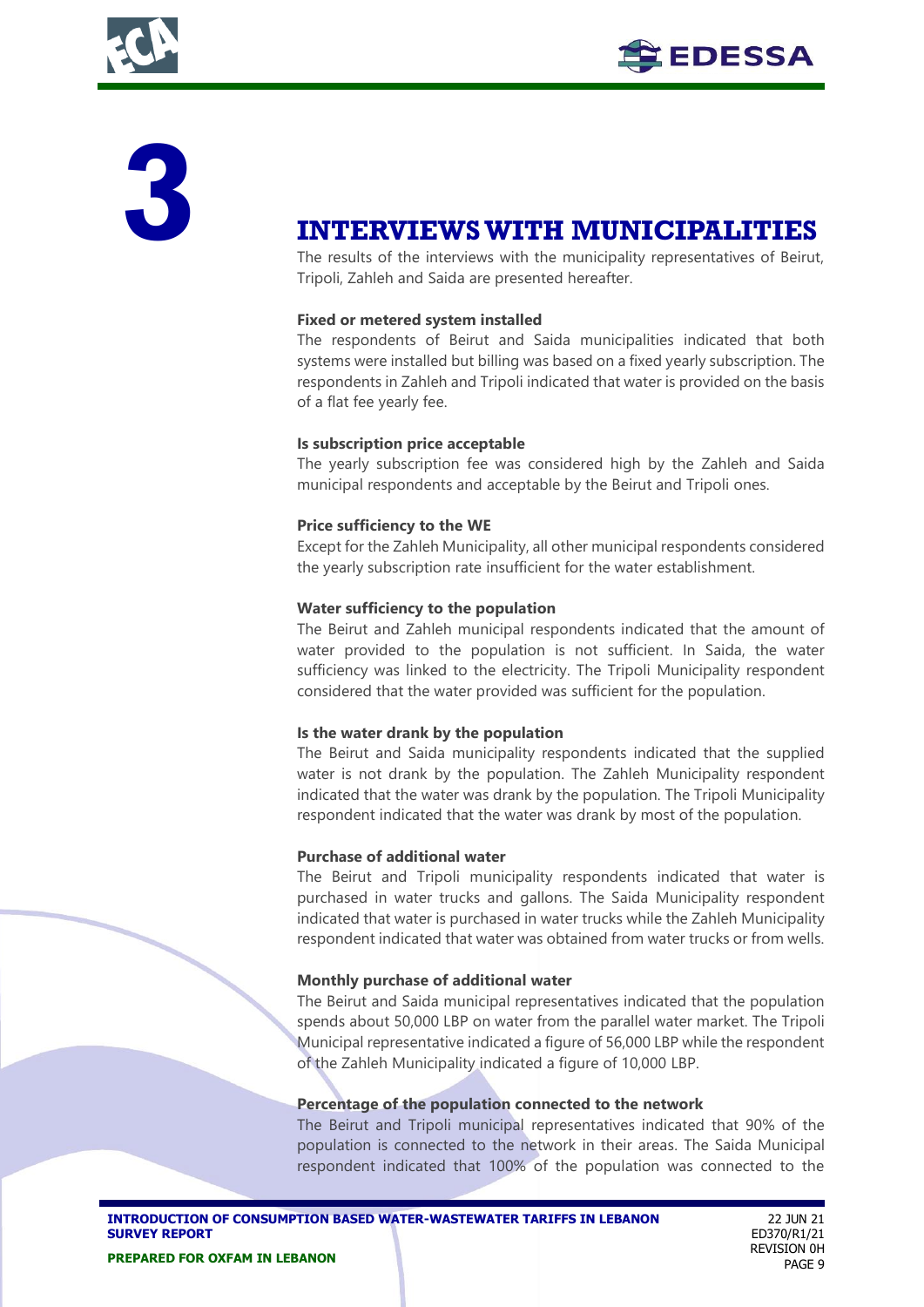network while the respondent of the Zahleh Municipality indicated that 70% of the population is connected to the network. All except the respondent of Zahleh indicated that the connection rate in their area was acceptable.

#### **Means to increase connection rate**

The respondents of the Zahleh and Tripoli municipalities indicated that expansion of the network is required in order to increase the connection rate. The respondent of the Beirut Municipality indicated that providing more water would result in an increase in connection rate. The respondent of the Saida Municipality did not reply to this question.

#### **Percentage paying subscription**

The Beirut Municipality respondent indicated that 90% of the population is pays its water bill. The reported percentage was 80% for Zahleh, 60% for Saida and 50 to 90% for Tripoli. The percentages were considered acceptable by the respondents of the Beirut and Zahleh municipalities and inacceptable by the others.

#### **Means to increase payment rate**

The respondent of the Beirut Municipality indicated that more water is required to increase the payment rate. The respondent of the Saida Municipality indicated that the provision of meters and the monitoring of losses would result in an increase in payment rate. The Tripoli Municipality representative indicated that better collection and a better economic situation are required to increase the payment rate. The respondent of the Zahleh Municipality did not reply to this question.

#### **Would population pay more for better service**

Unlike the Saida and Tripoli municipal respondents, the Beirut Municipal representative indicated that the population would pay more for a better service. The Zahleh municipal representative indicated maybe as an answer to this question.

## **Would the population favour a fixed or meter system**

Except for the Tripoli Municipal respondent, all other municipal respondents indicated that the population would favour a consumption-based tariff.

#### **Perception of meter system**

The respondents of the Zahleh and Saida municipalities indicated that a metered system would reduce consumption. The Beirut Municipality representative indicated that a metered system would reduce consumption and result in lower bills. The respondent of the Tripoli Municipality indicated that a metered system would result in lower bills if properly applied,

#### **Level of trust with the WE**

The level of trust with the Water Establishment ranged from "no trust" (Zahleh) to "good" (Tripoli) with intermediate answers of "low" (Beirut) and "acceptable" (Saida). The reason for the lack of trust was the poor service and high price. The reason for the good or acceptable level of trust was the provision of the required service despite the difficulties.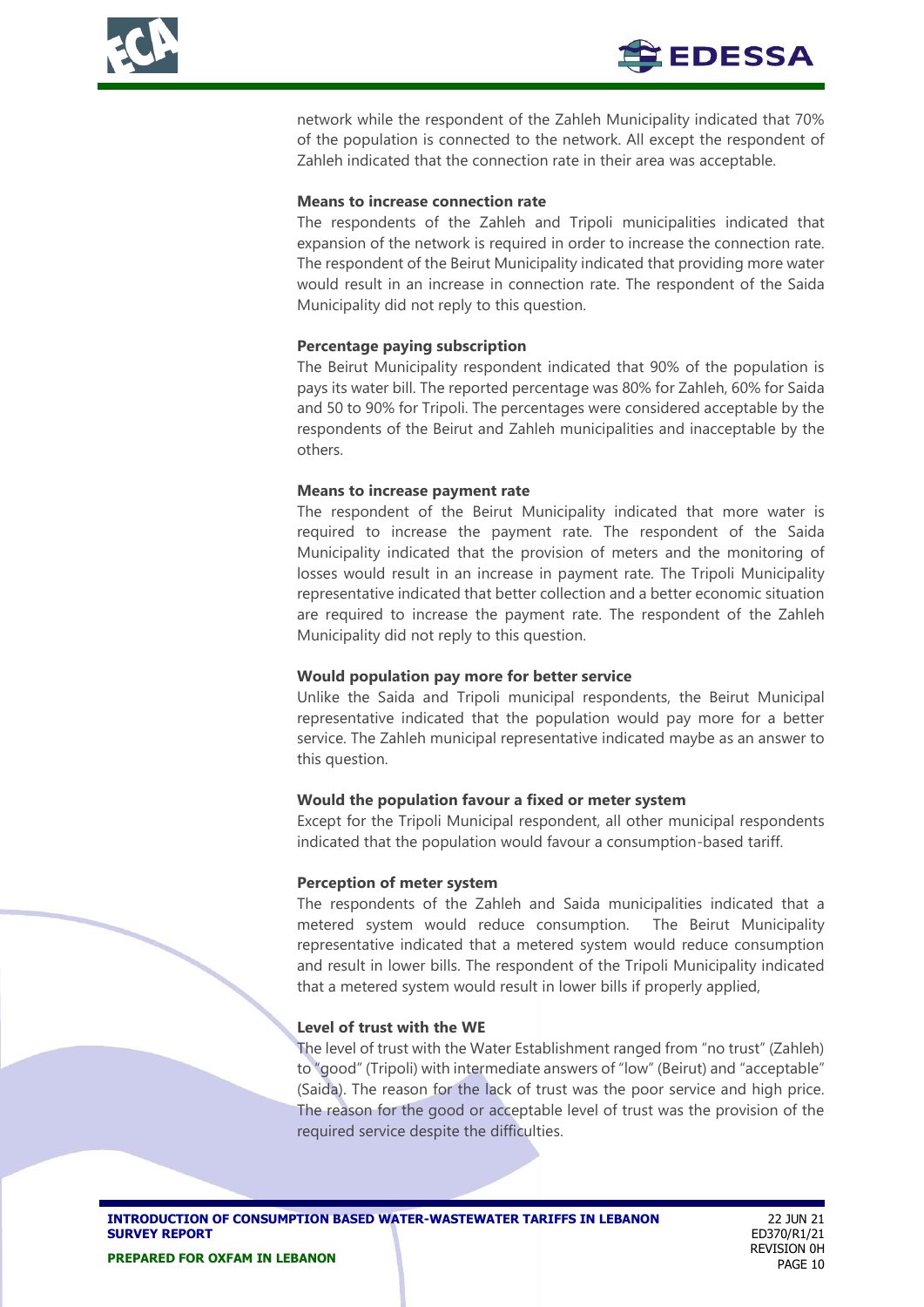



#### **Best way to communicate with the WE**

The best way to communicate with the WE was given as follows:

- **Beirut:** in person
- **Zahleh:** through the WE employees
- **Saida:** hotline
- **Tripoli:** by phone or in person

#### **Best way for the WE to communicate with the population**

The best way for the WE to communicate with the population was given as follows:

- **Beirut:** through the WE employees
- **Zahleh:** through the WE employees
- **Saida:** social media
- **Tripoli:** by phone

#### **Role of the Municipality**

The role that the municipality should play was given as follows:

- **Beirut:** intermediary in communicating with the BMLWE
- **Zahleh:** the municipality is better positioned to manage the water
- **Saida:** no role
- **Tripoli:** intermediary in communicating and coordinating with the NLWE

#### **Role of the Moukhtars**

The moukhtars were considered as intermediaries by the Beirut and Tripoli municipalities' respondents. The respondents of the Zahleh and Saida municipalities found no role for the Moukhtars in water management.

#### **Fate of Wastewater**

Wastewater was reported to be disposed of in the sewer system by all municipal respondents.

#### **Suitability of wastewater management system**

The wastewater management system was considered acceptable by the Zahleh and Tripoli municipal respondents and unacceptable by the others.

#### **Would the population pay for a better wastewater management**

Except for the Saida municipal respondent, all other municipal respondents indicated that the population would pay for a better management of their wastewater.

#### **Amount the population is willing to pay for better wastewater management per year**

The amount that the population is willing to pay per year for a better wastewater management was given as follows:

- **Beirut:** 60,000 LBP
- **Zahleh:** depends on treatment
- **Saida:** population would not pay
- **Tripoli:** Same amount as the water bill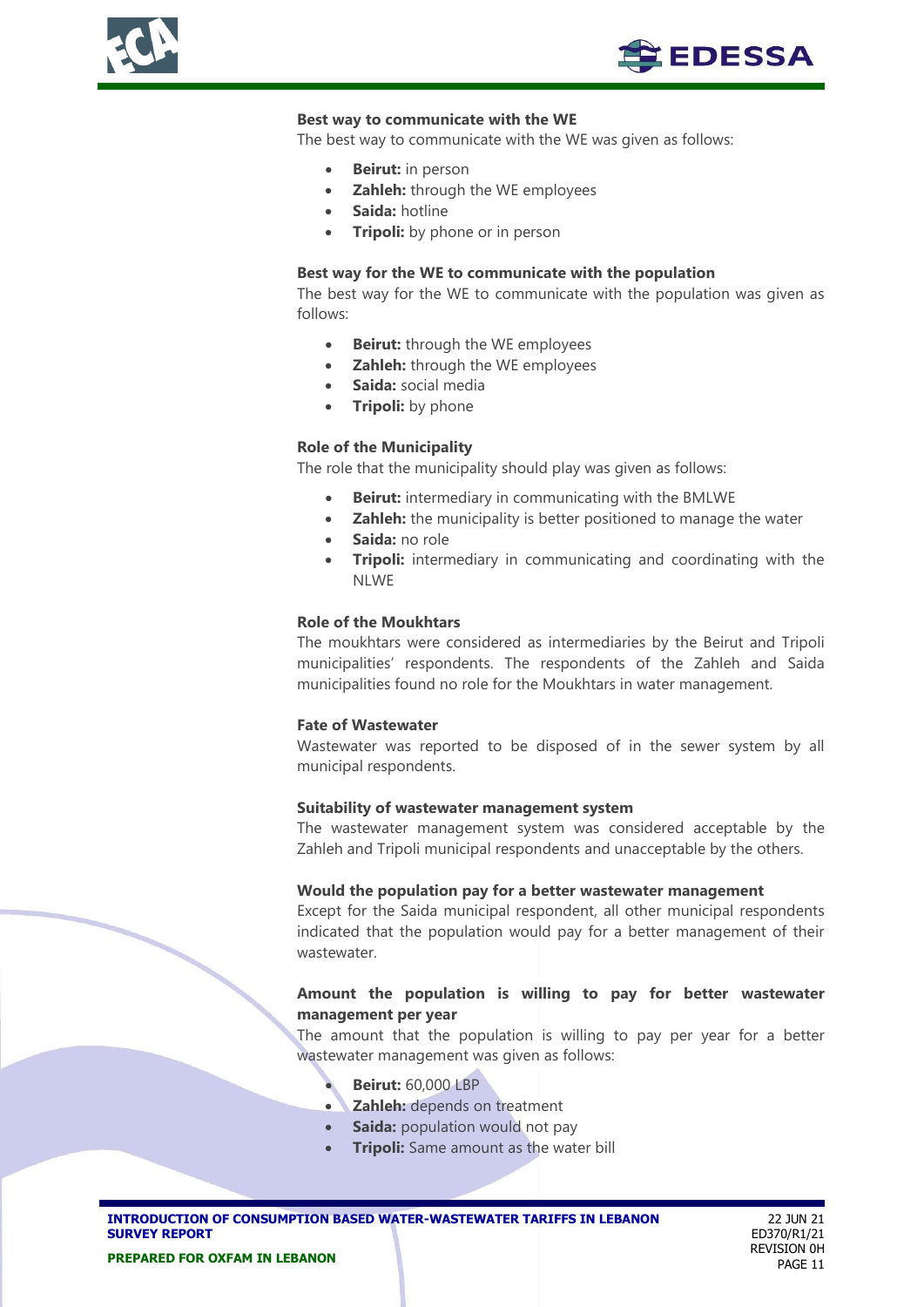



# **1NTERVIEWS WITH MOKHTARS**<br>The results of the interviews with the moukhtars are presented he

The results of the interviews with the moukhtars are presented hereafter.

### **Fixed or metered system installed**

Most of the moukhtars indicated that fixed systems are installed in their municipal areas. Some moukhtars in the Bekaa indicated that both systems are in-place but that the meters are not working.

### **Is subscription price acceptable**

Most moukhtars indicated that the yearly subscription rate was acceptable. Some found it high, except for South Lebanon. One moukhtar in North Lebanon found it low.

### **Price sufficiency to the WE**

Except for North Lebanon, the majority of the moukhtars indicated that the yearly subscription rate was sufficient for the water establishments.

#### **Water sufficiency to the population**

Expect in North Lebanon, most of the moukhtars indicated that the amount of water provided to the population is not sufficient.

#### **Is the water drank by the population**

Most of the moukhtars in the Bekaa and North Lebanon indicated that the water is drank by some or all of the population. The majority of the moukhtars in the other regions indicated that the water was not drank.

#### **Purchase of additional water**

All expect one moukhtar indicated that the population purchaser water in water trucks. Some moukhtars in Mount Lebanon and North Lebanon also indicted the purchase of gallons by the population. One moukhtar in Mount Lebanon indicated the reliance on water wells.

#### **Purchase of additional water**

Except for Mount Lebanon, the vast majority of the moukhtars indicated that the population spends less than 50,000 LBP per month on additional water. The moukhtars in Mount Lebanon included prices reaching 200,000 LBP per month in the summer.

#### **Percentage of the population connected to the network**

Most of the moukhtars indicated that 80 to 100% of the population is connected to the network in their areas. The lowest percentages were given by moukhtars in the Bekaa and South Lebanon.

#### **Means to increase connection rate**

The most frequent answer regarding the way to increase the connection rate was to provide more water.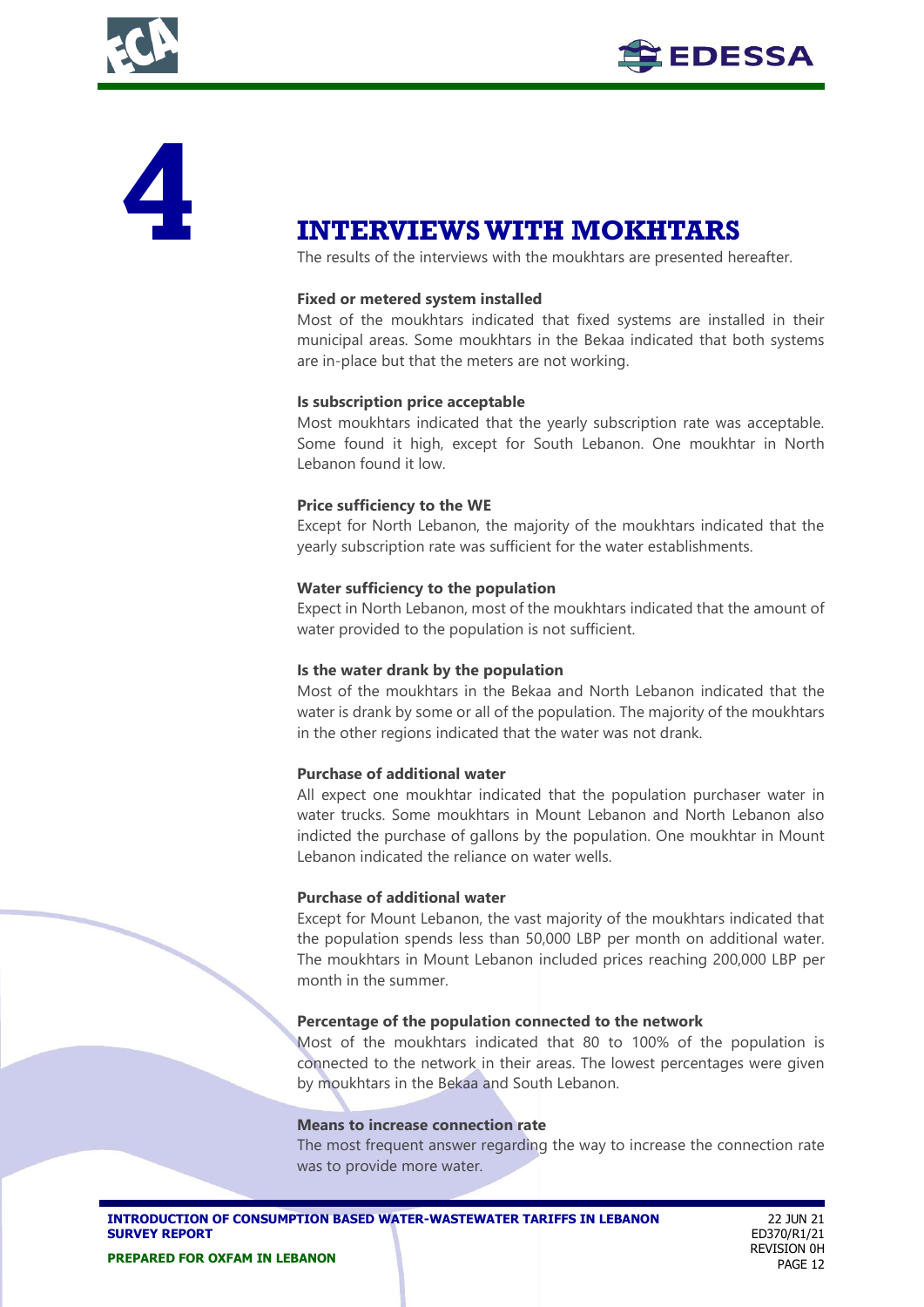



All the answers provided by the moukhtars are actually the responsibility of the WE. No one indicated that actions have to be done by the population to increase the connection rate.

#### **Sufficiency of connection percentage**

Unlike the in South Lebanon and the Bekaa, the moukhtars interviewed in Mount Lebanon and in North Lebanon considered that the percentage of the population connected to the network in their areas is typically acceptable.

#### **Percentage paying subscription**

The highest payment rate was reported by moukhtars in North Lebanon, followed by Mount Lebanon and South Lebanon. The moukhtar of Jeita indicated that the population of Jeita is exempt from paying for its water.

#### **Means to increase payment rate**

Once again, the most frequently provided answers regarding the way to increase collection is in the hands of the WE with actions such as provide more water or even improve collection quoted by most moukhtars.

#### **Is payment rate acceptable**

Unlike Mount Lebanon and North Lebanon, the payment rate is considered more often low by the moukhtars in the Bekaa and South Lebanon.

#### **Would population pay more for better service**

The most frequent answer provided by the moukhtars of the Bekaa, North and South Lebanon was that the population would pay more for a better service.

#### **Would the population favour a fixed or meter system**

Except for South Lebanon, most moukhtars considered that the population would favour a consumption-based tariff.

#### **Perception of meter system**

The perception of the consumption-based tariff was most of the time positive with a reduction in consumption in all WE regions except North Lebanon where the moukhtars were more sceptical indicating more often valid technical issues (air entrapment, need for more water) and that the population would pay more.

#### **Level of trust with the WE**

According to the moukhtars, the level of trust in the WE was found to be mainly good in Mount Lebanon, relatively bad in South Lebanon and quite variable in the other two regions. Lower trust was often attributable to poor service and high price.

#### **Best way to communicate with the WE**

The most frequent answers provided by the moukhtars regarding the best way to communicate with the WE was "In Person". In the case of the Bekaa, the use of a hotline was considered the most useful way.

#### **Best way for the WE to communicate with the population**

The most frequent answers provided by the moukhtars regarding the best way for the WEs to communicate with the population was through the WEs'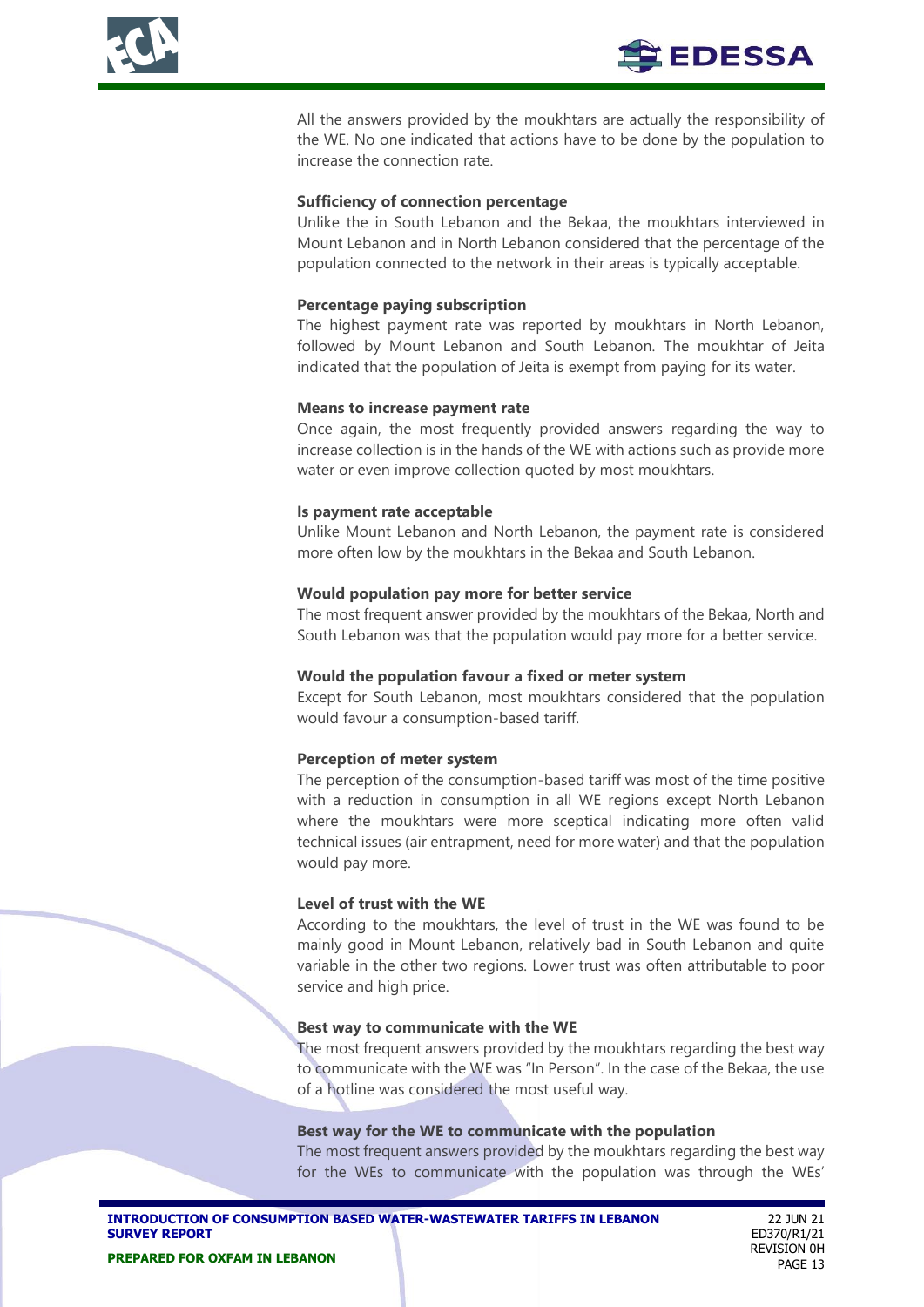

employees (North and South Lebanon) or by phone (Bekaa). The answers provided in North Lebanon were more widespread.

#### **Role of the Municipality**

The most frequently provided answer regarding the role of the municipality was one of intermediary.

#### **Role of the Moukhtar**

The most frequently provided answer regarding the role of the Moukhtars in the Bekaa was also one of intermediary. In Mount Lebanon and South Lebanon the most frequent answer was "No role". The answers provided in North Lebanon were more widespread.

#### **Fate of Wastewater**

Sewer was the most frequent answer provided regarding the fate of the wastewater. The use of septic tanks was indicated by some of the moukhtars.

#### **Suitability of wastewater management system**

Except for North and South Lebanon, the moukhtars indicated most of the time that wastewater management was not satisfactory.

#### **Would the population pay for a better wastewater management**

Except for South Lebanon, the most frequent answer provided by the moukhtars was that the population would be willing to pay for a better management of their wastewater.

### **Amount the population is willing to pay for better wastewater management**

The most frequent answer provided by the moukhtars was that the population would not pay for better wastewater management especially in North and South Lebanon. In Mount Lebanon the answer was more widespread ranging from the current municipal tax being paid to 300,000 LBP yearly.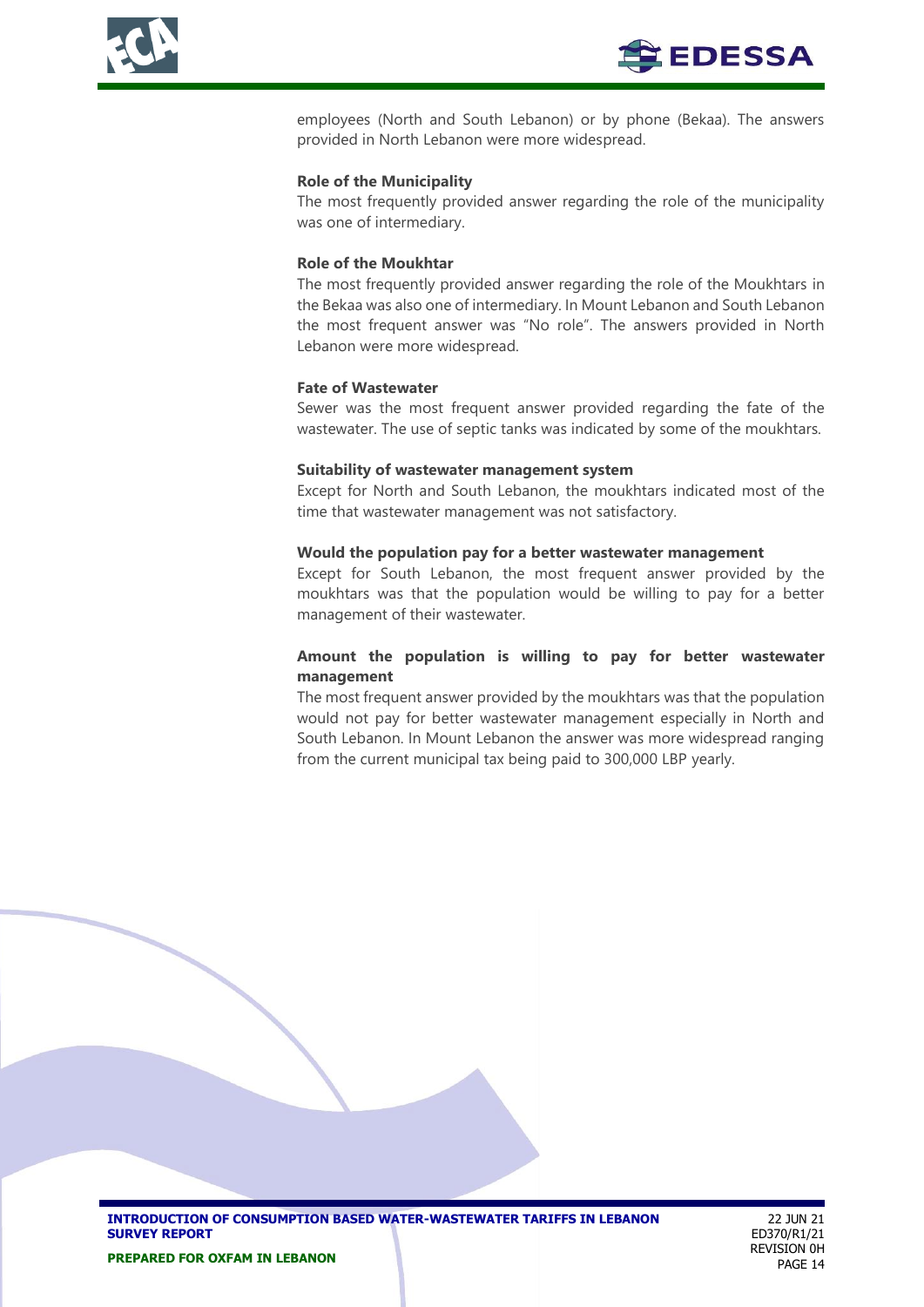



# **CONCERN SURVEY RESULTS**<br>The INGO Concern conducted a detailed survey of 238 hours

The INGO Concern conducted a detailed survey of 238 households in Mashta Hammoud during the month of December 2020. At the request of the MoEW, Concern added a number of questions that were included in EDESSA's survey and shared their data with EDESSA in order to allow us to analyse them as part of this study. Only the relevant questions common to our survey are analysed herein.

- The Concern survey indicated that the average number of persons in the households was 5.61.
- 37% of the reported household monthly income was lower than 577,000 LBP with 72% under 1.22 Million LBP.
- The percentage connected to the network was 44%.
- 63% of the connected households reported being satisfied with the water service.
- The most frequent reason of dissatisfied households was reported to be water discontinuity, limited water quantities and low water pressure.
- The amount of the yearly subscription was found to be primarily reasonable (49%) or high (47%),
- 79% of the connected households reported being willing to pay more for a better service. Those unwilling to pay more indicated financial reason as the primary reason.
- The quality of the water supplied to connected respondents was considered good (36%), acceptable (35%), poor (24%) and excellent (5%),
- The most frequent reason given by the households not connected to the network was that they buy their water from private sources or get their water through a local well. Financial considerations were the third reason for not being connected. The most frequent reasons were the quantity and the quality of the water, issues that are the responsibility of the Water Establishment.
	- All households (connected and not connected) reported purchasing water from water trucks and in bottles or gallons.
- The most quoted frequency of water truck purchases was monthly (31%) of connected households and 74% of non-connected households).
- The most quoted frequency of bottles/gallon purchases was weekly for connected households (67%), but monthly for non-connected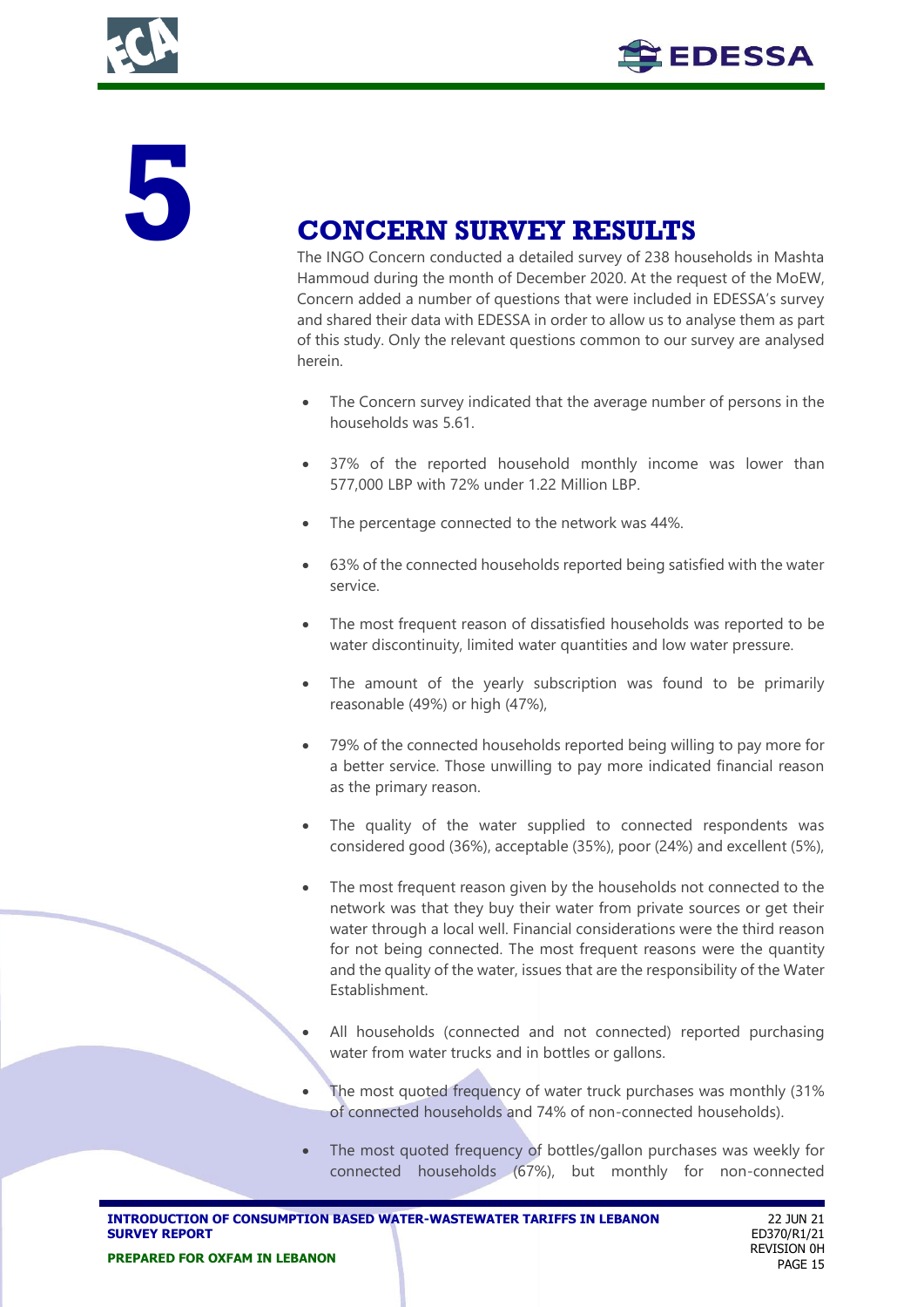



households (59%) indicating that the reliance on wells or other sources of water was more regular.

- 74% of connected households prefer a fixed fee billing. 67% of them considered that they would pay more in the case of a consumption-based tariff.
- The level of trust with the NLWE was considered primarily low by the connected households (37%) and very low by non-connected households (57%).
- Most connected households indicating knowing how to contact the NLWE (90%) as compared to the non-connected households (25%).
- 52% of the connected households consider that the best way to contact the NLWE is by phone as compared to 47% of the non-connected households. On the other hand, 50% of non-connected households considered that the best way to contact the NLWE is to visit them in person.
- The best way for the NLWE to contact customers was reported to be through door to door visits by NLWE staff (23% for connected customers and 22% for non-connected customers) or through the municipality (20% for connected customers or 21% for non-connected customers).
- 80% of all households indicated being connected to septic tanks for their wastewater and 16% to the sewer. The others reported relying on open discharge of their sewer in surface streams.
- 67% reported that they would consider paying to have their wastewater treated. The average yearly fee they are willing to pay was in the order of 60,000 to 65,000 LBP. Financial difficulties was given as the most common reason for not wanting to pay for the treatment of their wastewater.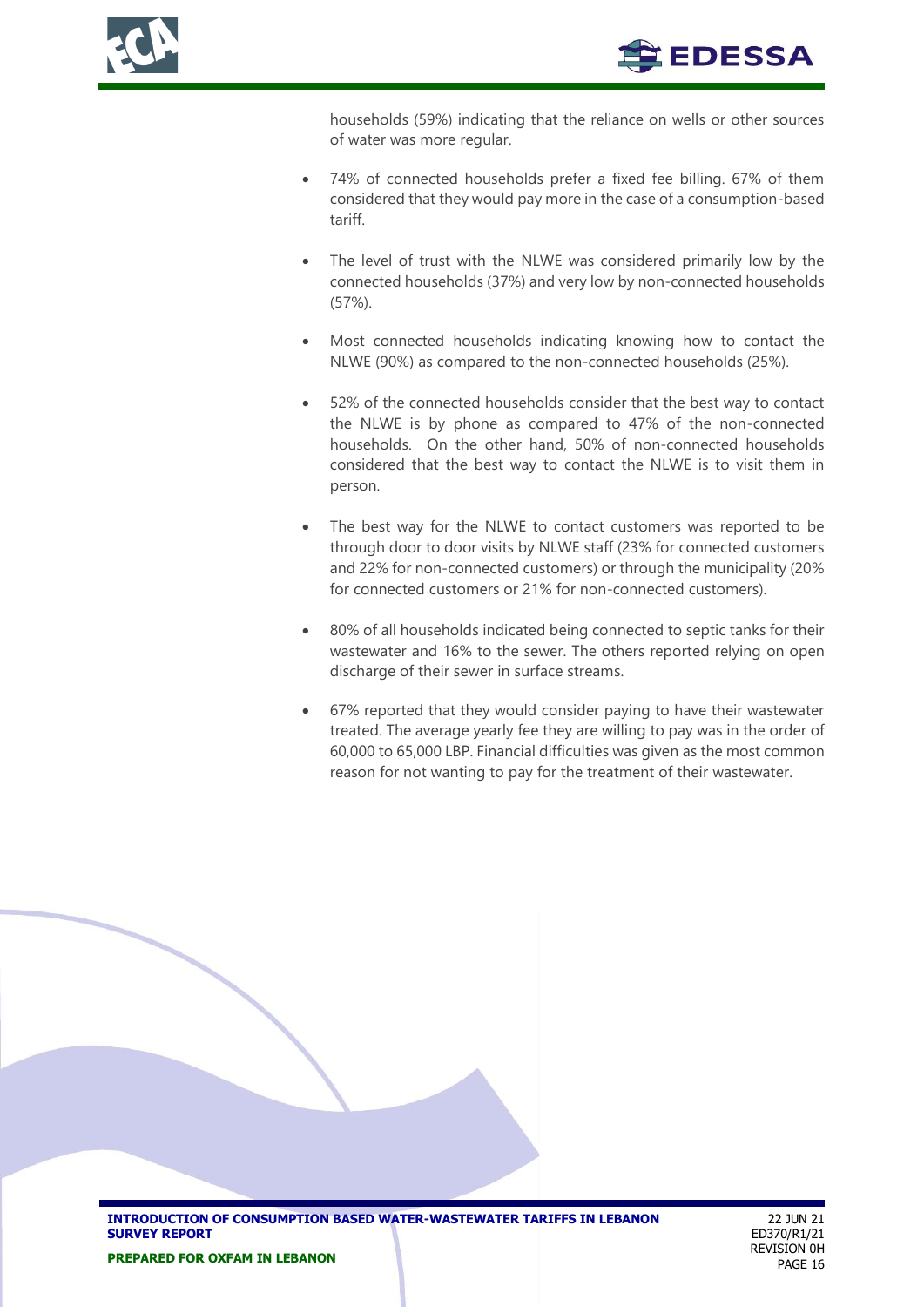



# **6 OTHER SURVEYS**

A number of very detailed surveys have been done in past years addressing directly or indirectly the issue of consumption-based tariff and the perception of the population regarding such tariff. Below is a summary of some of these studies.

# **6.1 COST RECOVERY AND DEMAND MANAGEMENT IN LEBANESE WATER SECTOR**

This EU Funded study conducted by GVC is one of the most thorough study conducted on the topic in 2016. This study indicated that 75% of the surveyed population connected to the network declared not being satisfied at all with the quality and reliability of the water service. The study indicated at the time that 91% of the surveyed population was in favour of introducing water meters and 85% declared that such meters could be useful for improving water management.

Low subscription and payment rates were attributed to low quality of service provided, lack of trust in the public sector, the incapacity to enforce the law and the wide spread of illegal connection. Customers' expectations were found to be minimal with 65% of the surveyed population expecting only two hours per day of water supply. The population is aware of the advantage of not having to rely on the parallel water market for the additional and drinking water that is costing them two to three times their water subscription.

The large majority of the main actors indicated that wastewater tariff should be calculated as a proportion of consumed water.

# **6.2 CITIZENS' PERCEPTION RESEARCH STUDY OF ALI EL NAHRI AND RIYAK-HAOUCH HALA**

This EU funded study conducted by GVC and Triangle was conducted in 2019. The study focused on two villages in the Bekaa that suffered from water shortages related to weak public water supply, low subscription rates in public water network, and an over-reliance on boreholes and private trucking.

Ali El Nahri managed through a series of locally led initiatives during 2004 to increase its water supply through constructing additional boreholes and water networks to provide water to residents. The municipality eventually handed the networks to the BWE to manage, resulting in an increase in subscription and payment rates confirming that expanding water infrastructure would encourage residents to adopt the WE water as their primary source.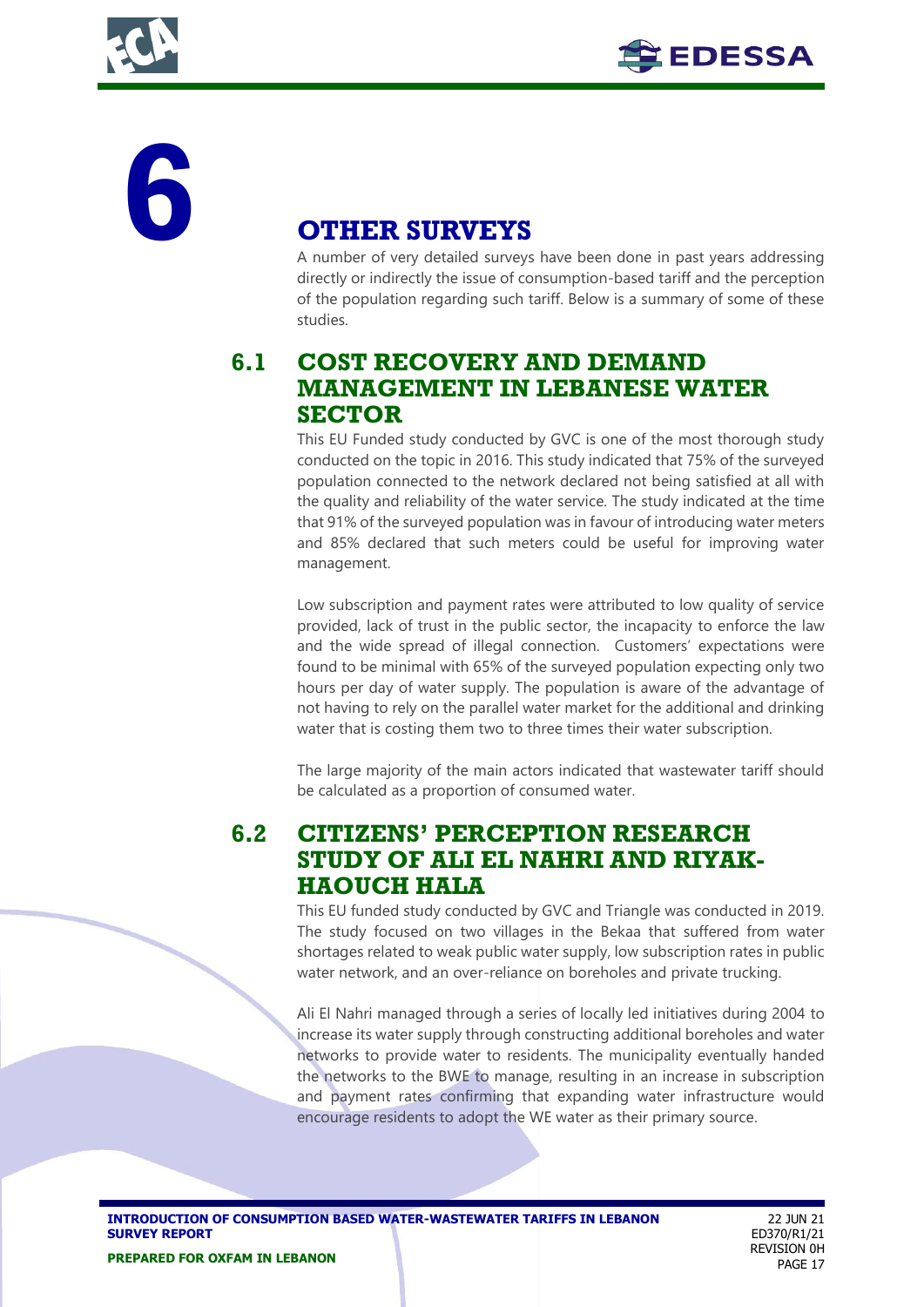



On the other hand, in Riyak-Haouch Hala, residents still relied heavily on private wells for water due to the unavailability of BWE water, which leads to high additional costs.

The population of both towns have negative perceptions of the WE, both in terms of customer service and water quality. This study confirmed that residents in both municipalities would be willing to pay (and, often, pay more) for an improved BWE service.

# **6.3 MEJDLAYA CITIZEN SURVEY REPORT**

This study funded by the EU and conducted by CISP in 2018 in the town of Mejdlaya indicated that storing water is a common practice by the population. The public network represents the main source of water (62% of the population although only 40% declared paying for the public water services). 37% use private wells and 27% use water trucks to compensate water needs. Bottled water is used for drinking by 89% of the population. Despite the above, the perception of the surveyed population towards the water network remains largely positive and most of the surveyed population indicated being willing and able to pay for the public water service.

The perception of water meters was relatively positive with 68% considering that water meters are good and useful, however, only 49% indicated that such meters would make the pay rate fairer.

The study concluded on the need to raise awareness amongst the population on most water services.

## **6.4 BINT JBEIL CITIZEN SURVEY REPORT**

This study funded by the EU and conducted by CISP in 2019 in the town of Bint Jbeil indicated that storing water is a very common practice by the population. 76% of the population indicated relying on the public water while only 16% were satisfied with the quantity of water provided and 69% satisfied with the quality of the water.

67% of the population indicated relying on water trucks with on average two deliveries per month. 90% indicated relying on bottled water for drinking. 79% of the surveyed population indicated being in favour of consumption-based tariffs. Most of the surveyed population indicated being willing to pay more for a better service.

As for Mejdlaya, the study concluded on the need to raise awareness amongst the population on most water services.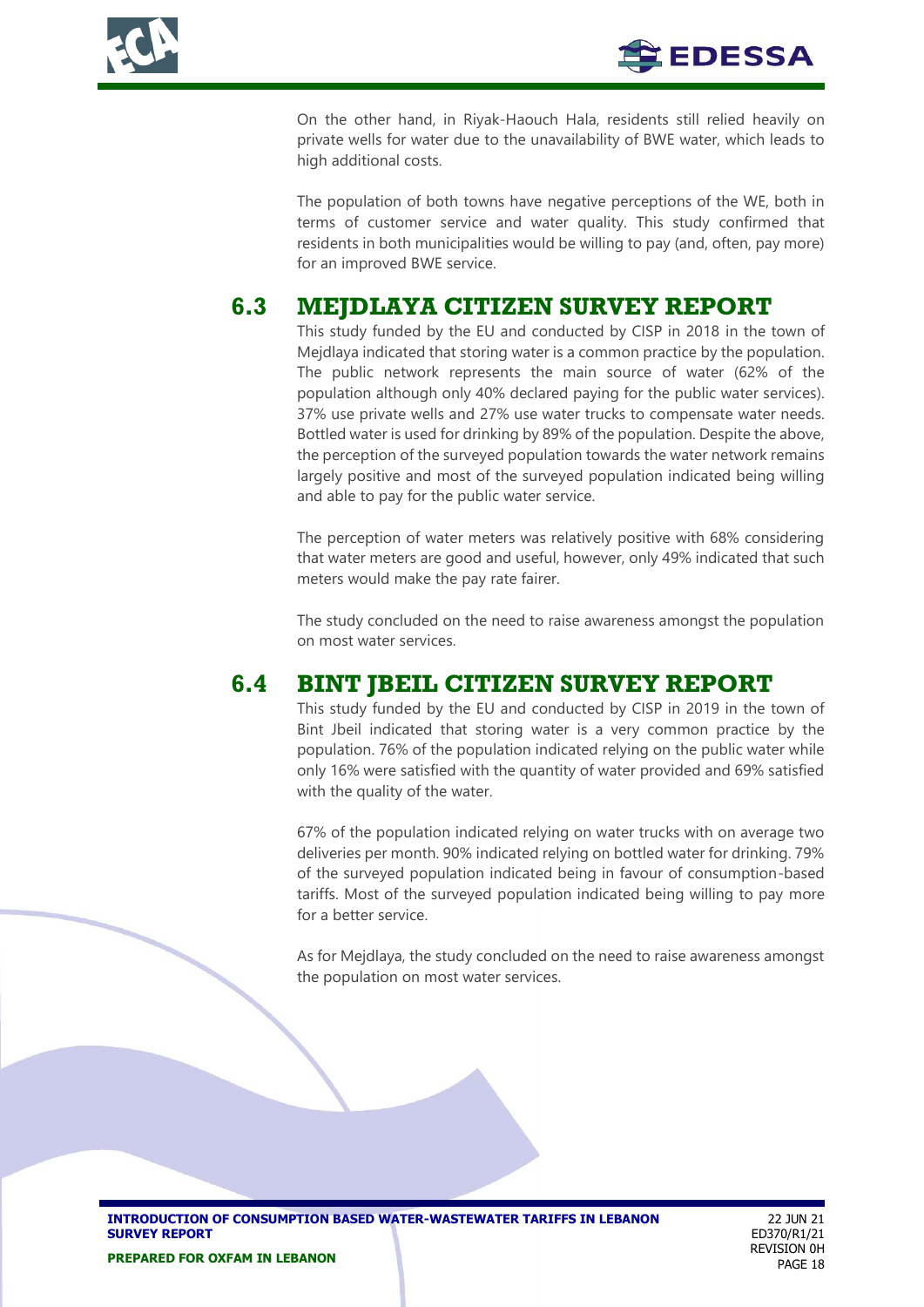



## **6.5 CHTAURA SURVEY**

This study funded by the EU and conducted by OXFAM-EDESSA in 2015 in the town of Chtaura indicated water to be supplied irregularly to daily with an average of 2.7 hours per day when supplied. 48% of the surveyed households reported that the water and electricity supply hours coincided. 65% of the surveyed population reported subscribing to the network; almost the same percentage indicated paying their annual fee. These numbers are quite far from the BWE statistics indicating that only 40% of the subscribers in Chtaura actually pay their annual water bill. 50% of the surveyed households reported not being connected because of the absence of a network. The survey also indicated that non-subscription to the water network was not linked to income.

The survey indicated that 51% of the surveyed households relied on the public network, 60% relied on trucked water for domestic non-drinking use. About 60% of the surveyed households reported drinking public water. 78% of the surveyed households reported relying on water gallons and 15% on water bottles for drinking.

The parallel market includes drinking and non-drinking water. Drinking water represents 46% of the budget and includes bottled water (8% of the budget) and gallon water (37% of the budget). Domestic water includes trucked water representing 37% of the budget. The cost of the parallel market is almost 5 times the cost of the public water supply fee. This additional cost would not be required if the public supplied water was clean, reliable and supplied in sufficient quantities. Instead of paying 237,000 LP per year for water, a household in Chtaura currently spends on average an additional 1.2 M LP for their water needs.

The majority of the surveyed households (52%) would favour a metered system while 8% considered that they will pay more with a metered system.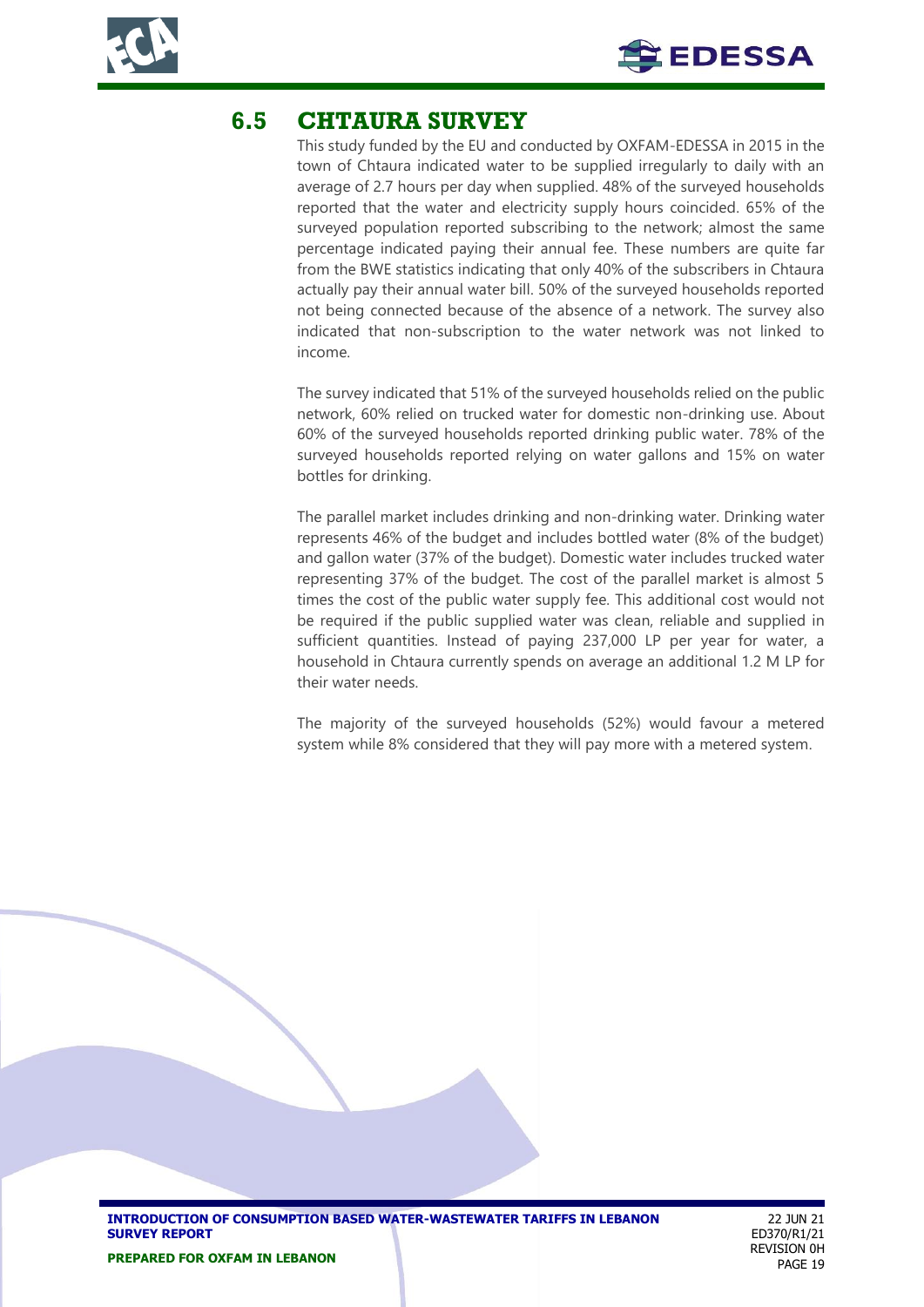



# **7 CONCLUSIONS**<br>A limited field survey was condu

A limited field survey was conducted by EDESSA. It consisted of a survey of 40 households in specific localities within each water establishment geographic area in addition to filling a separate questionnaire with the municipality of the largest city within each of the water establishment geographic areas and five interviews with moukhtars in preselected towns in each of the water establishment geographic areas.

Based on the limited size of the EDESSA survey, the results were presented qualitatively. Nevertheless, the results are useful to fill data gaps in understanding the community perception (population, municipal staff and moukhtars) around water-wastewater tariff restructuring and the introduction of a consumption-based tariff. In addition, EDESSA was given access to a survey conducted by the INGO Concern in Mashta Hammoud, a small town in the Akkar region where the subscription rate was reported to be 25%.

The financial situation of the interviewed population sample was found to be precarious with relatively low income compounded by a major devaluation of the Lebanese pound. The Majority of the respondents indicated subscribing to the water network and paying their bills on-time in contradiction with the assessment of the WEs. Such discrepancy is often linked to the fact that interviewees would not always admit not subscribing and paying their bills. It could also reflect a discrepancy between the WEs databases and the actual situation on the ground.

According to the preliminary survey results, most of the respondents that are not connected to the network would get connected. Some gave conditions to such connection (financial situation or availability of water). In general, respondents considered the yearly subscription rate acceptable even though some consider that it affects their way of life. The vast majority of the respondents considered that the price of the water subscription is sufficient for the water establishment especially based on the level of service provided. It would therefore be difficult to the WEs to justify an increase in price without an improvement in the level of the service and the quality and quantity of the water provided. Usually, the respondents indicated that they would pay more for a better service.

The vast majority of the interviewed population indicated preferring a fixed yearly subscription to a metered subscription although the interviews with the municipality representatives and moukhtars indicated that the population would favour a consumption-based tariff. Significant awareness campaigns should be conducted with the population in order to facilitate the acceptance of water-based tariffs. Obviously, such awareness campaigns should be accompanied by improvement in the quantity and quality of the supplied water.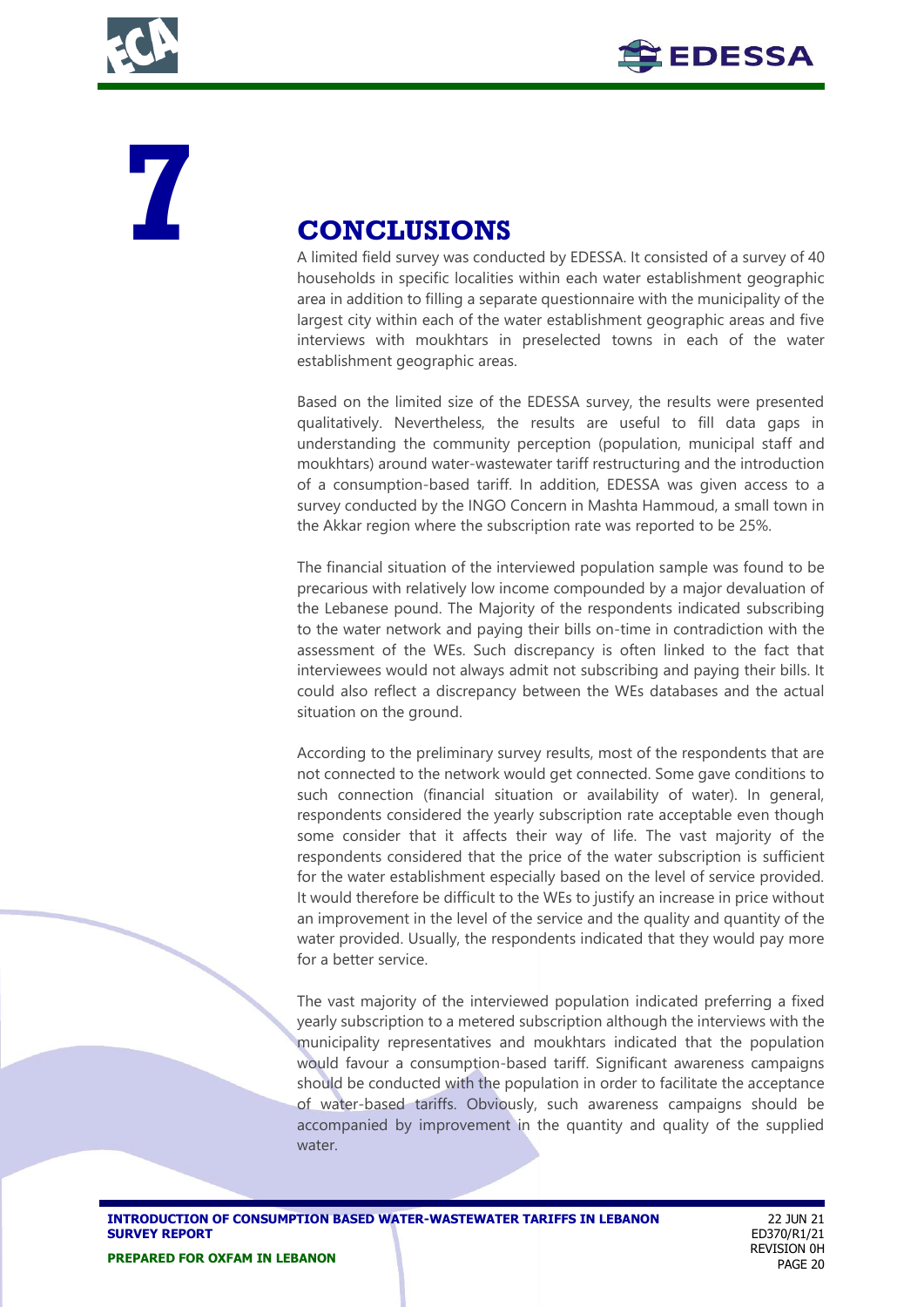

The level of trust in the WEs was more often considered low by the population, the municipal representative and the moukhtars. Improving this level of trust can only be achieved through an improvement in the level of service and the improvement of the quantity and quality of the water provided in order for the population to reduce its spending on the parallel water market.

The best way for the population to contact the WE was considered to be through in-person visits to the WE or by phone. Some indicated the need for a hotline, phone messages or even through social media. The best way for the WEs to contact the population was considered to be by phone. Some indicated that the best way was through the WE's employees.

The respondents consider that the municipalities do have a role to play in the water sector at least an intermediary or a monitoring role.

Wastewater was found to be discharged to septic tanks in rural areas and in sewer in more urban areas. The majority of the respondents from Beirut/Mount Lebanon and South Lebanon considered the management of their wastewater unsatisfactory. The vast majority of all respondents would be willing to pay for their wastewater to be treated in a suitable manner.

The most frequently quoted yearly price for proper wastewater management in Beirut/Mount Lebanon and North Lebanon was between 50,000 to 100,000 LBP. The most frequently provided yearly price in Southern Lebanon was between 200,000 to 400,000 LBP. The most frequent answer in the Bekaa region was whatever is required.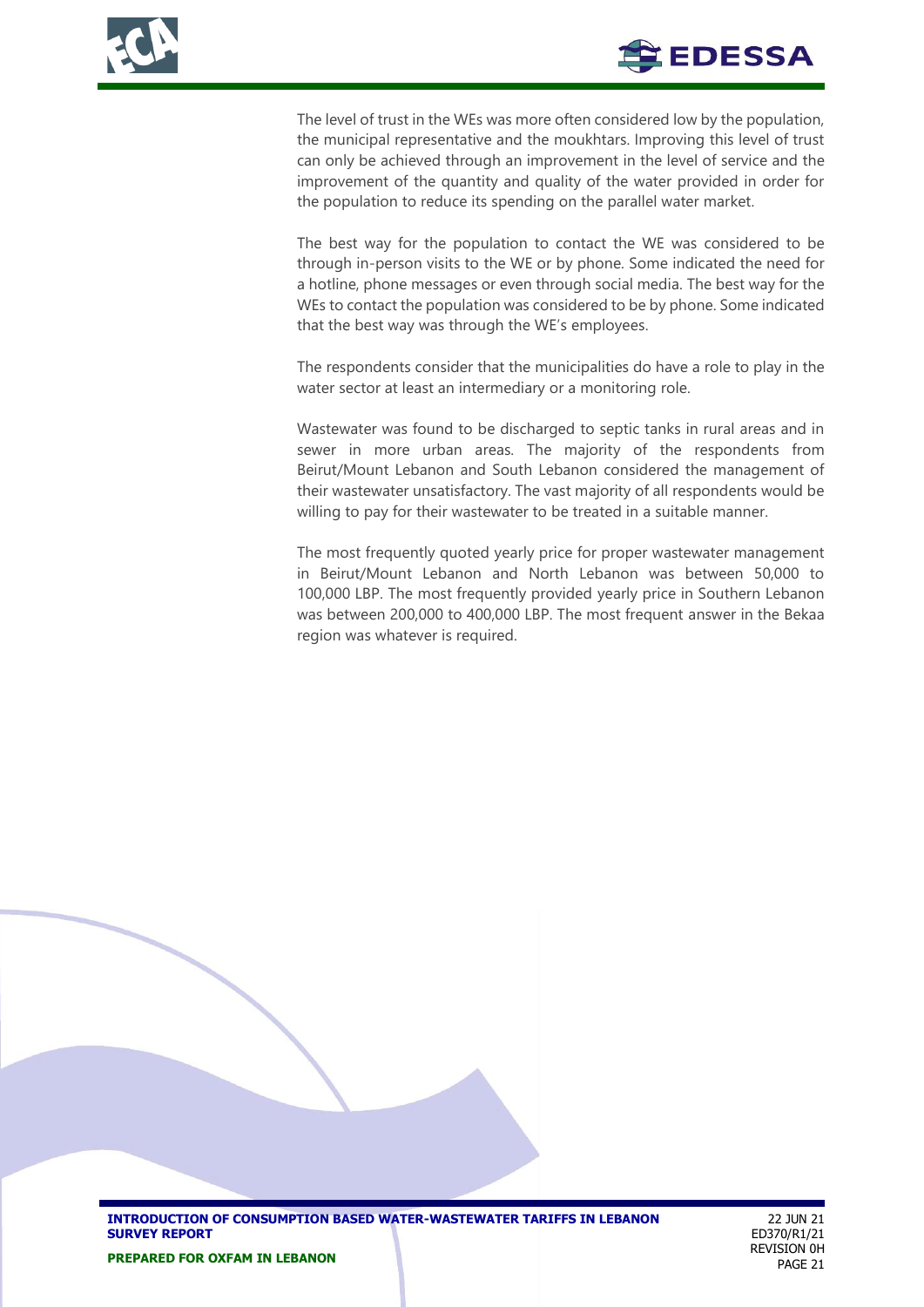*Copyright:* 

*© June 2021- Oxfam. All rights reserved. Licensed to the European Union under conditions.*

*This publication is copyright but the text may be used free of charge for the purposes of advocacy, campaigning, education, and research, provided that the source is acknowledged in full. The copyright holder requests that all such use be registered with them for impact assessment purposes. For copying in any other circumstances, or for re-use in other publications, or for translation or adaptation, permission must be secured and a fee may be charged.* 

*Please contact Oxfam for more information. E-mail: Jbabassian@oxfam.org.uk.* 

*The information in this publication is correct at the time of going to press.* 

*Oxfam has been working in Lebanon since 1993. We provide humanitarian assistance to vulnerable people affected by conflict, and we promote economic development, promotion of good governance at a local and national level, and women's rights through our work with our partners. Oxfam also works with local partners to contribute to the protection and empowerment of marginalized women and men.*

*This publication was produced with the financial support of the European Union. Its contents are the sole responsibility of Oxfam, EDESSA and ECA and do not necessarily reflect the views of the European Union.*